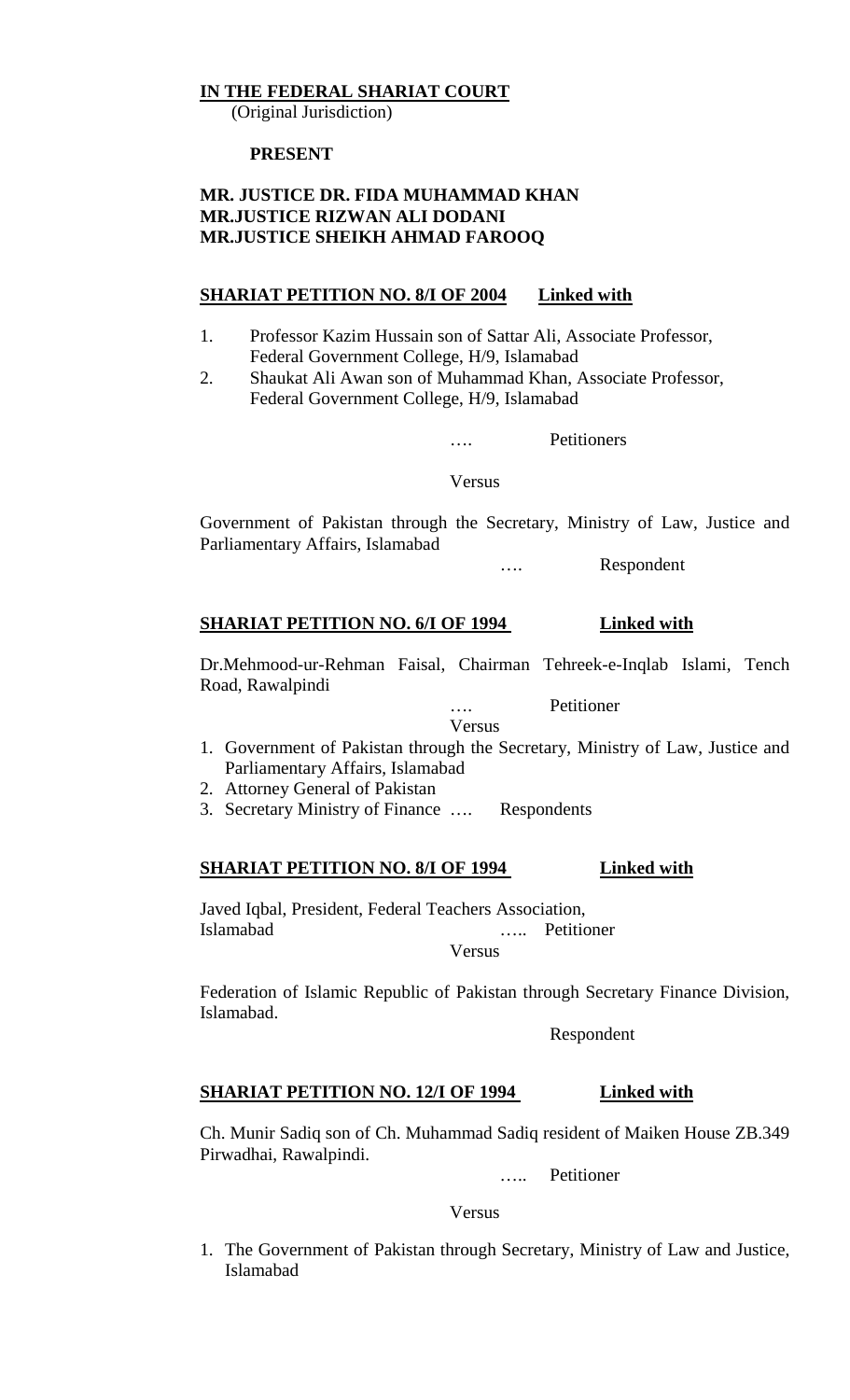- 2. Government of Pakistan through Attorney General of Pakistan.
- 3. Government of Pakistan through Secretary Finance Division Islamabad.

….. Respondents

#### **SHARIAT MISC. NO. 69/I OF 1994**

Dr. Iftikhar Ahmed Punjab Medical College, Faisalabad ….. Petitioner

Versus

Secretary Finance Government of Pakistan, Islamabad.

…. Respondent For the petitioners <br> ... Mr. Kowkab Iqbal, Advocate For the Federal Government ... Mr. Shabbir Mehmood Malik, Standing Counsel-II and Mr. Abdul Ghaffar, S.O. M/o Finance, Islamabad. For Govt. of the Punjab ... Ch. Saleem Murtaza Mughal, Assistant Advocate General, Mr. M. Javed Ali, District Accounts Officer, Finance Deptt: Punjab and Mr.Habib-ur-Rehman, S.O. Judicial-II, Home Deptt: Lahore. For Govt. of Sindh ... Mr. Muhammad Qasim Mirjat, Additional Advocate General For Govt. of KPK ... Mr. Aziz-ur-Rehman, Advocate and Mr. Amanat Ullah, SO, Finance Deptt: KPK For Govt. of Balochistan ... Mr. Azam Khan Khattak, Additional Advocate General As Amicus Curiae …. Barrister Feroze Jamal Shah Kakakhel Dates of Institution ... 16.10.2004, 21.02.1994, of all Shariat Petitions 03.03.1994, 23.12.1994 and 01.06.1994 respectively Date of hearing ... 19.06.2012 Date of decision ... 12.12.2012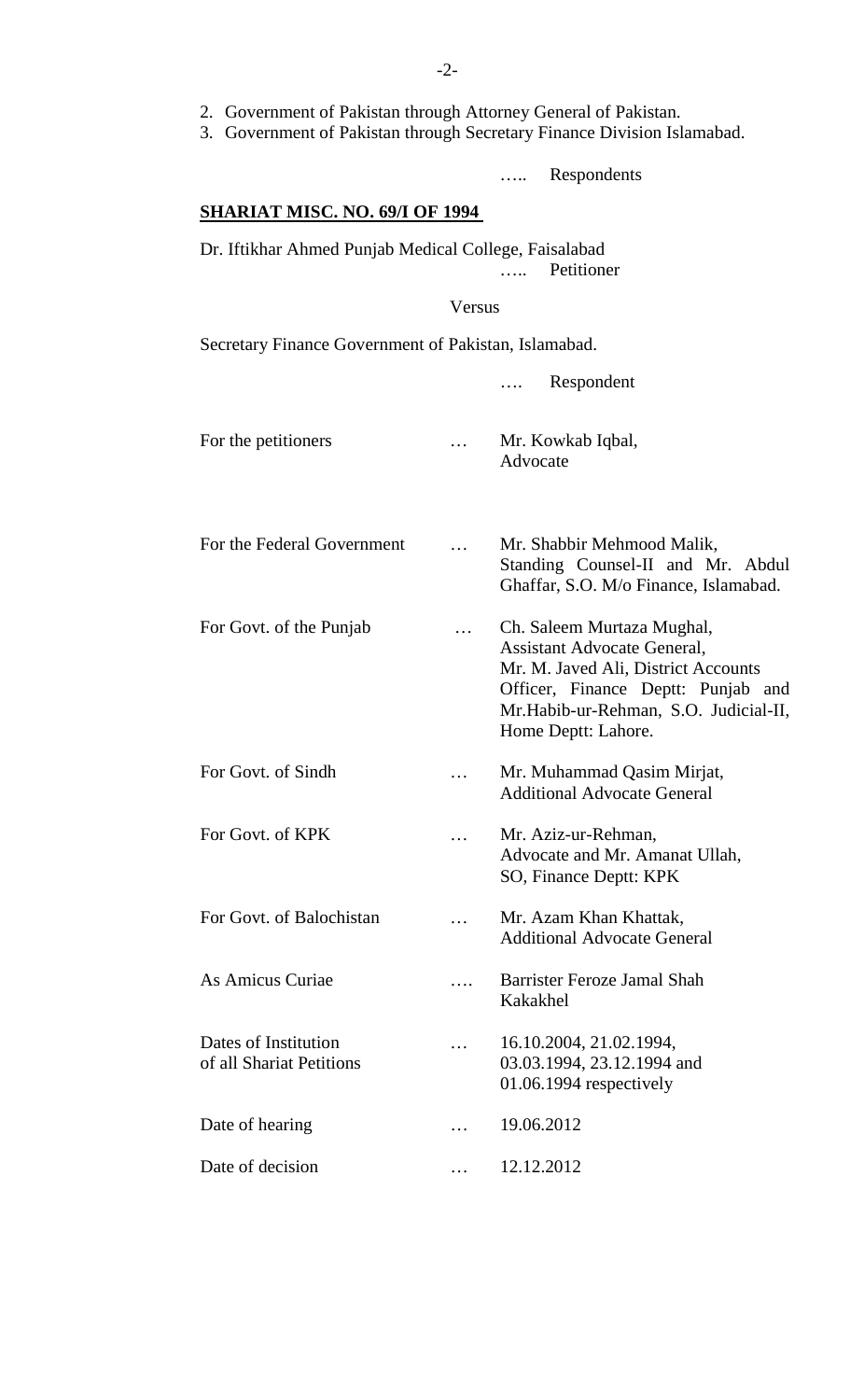### **JUDGMENT**

**DR.FIDA MUHAMMAD KHAN, Judge:** The petitioners

Professor Kazim Hussain and Shaukat Ali Awan who have jointly filed Shariat Petition No.8/I of 2004, have challenged sub para (xiv) of O.M.No.F.2(3)/03 dated 31.7.2004 issued by Ministry of Housing and Works, Islamabad on the ground that it is repugnant to the Injunctions of Islam. The relevant portion of the impugned O.M. reads as under:-

"xiv) When both husband and wife are employed at the same station, only one of them shall be entitled to allotment of hired accommodation and house rent allowance shall not be paid to both of them and 5% rent charges shall be deducted from the pay of the allottee. In case they are serving at two different stations, one of them shall be allotted accommodation and the other one shall be allowed house rent allowance."

The petitioners have prayed that the above mentioned para of the said O.M. may be declared repugnant to the Injunctions of Quran and Sunnah of the .( **صلى الله عليه وآله وسلم** ) Prophet Holy

2. We may mention that Dr. Mahmood-ur-Rehman Faisal, Javed Iqbal, Ch. Munir Sadiq and Dr. Iftikhar Ahmed, petitioners have also separately filed identical Shariat Petitions bearing Nos.06/I of 1994, 08/I of 1994, 12/I of 1994 and Shariat Misc. Application No.69/I of 1994, respectively, whereby they have challenged the sub paras (ii) and (iii) of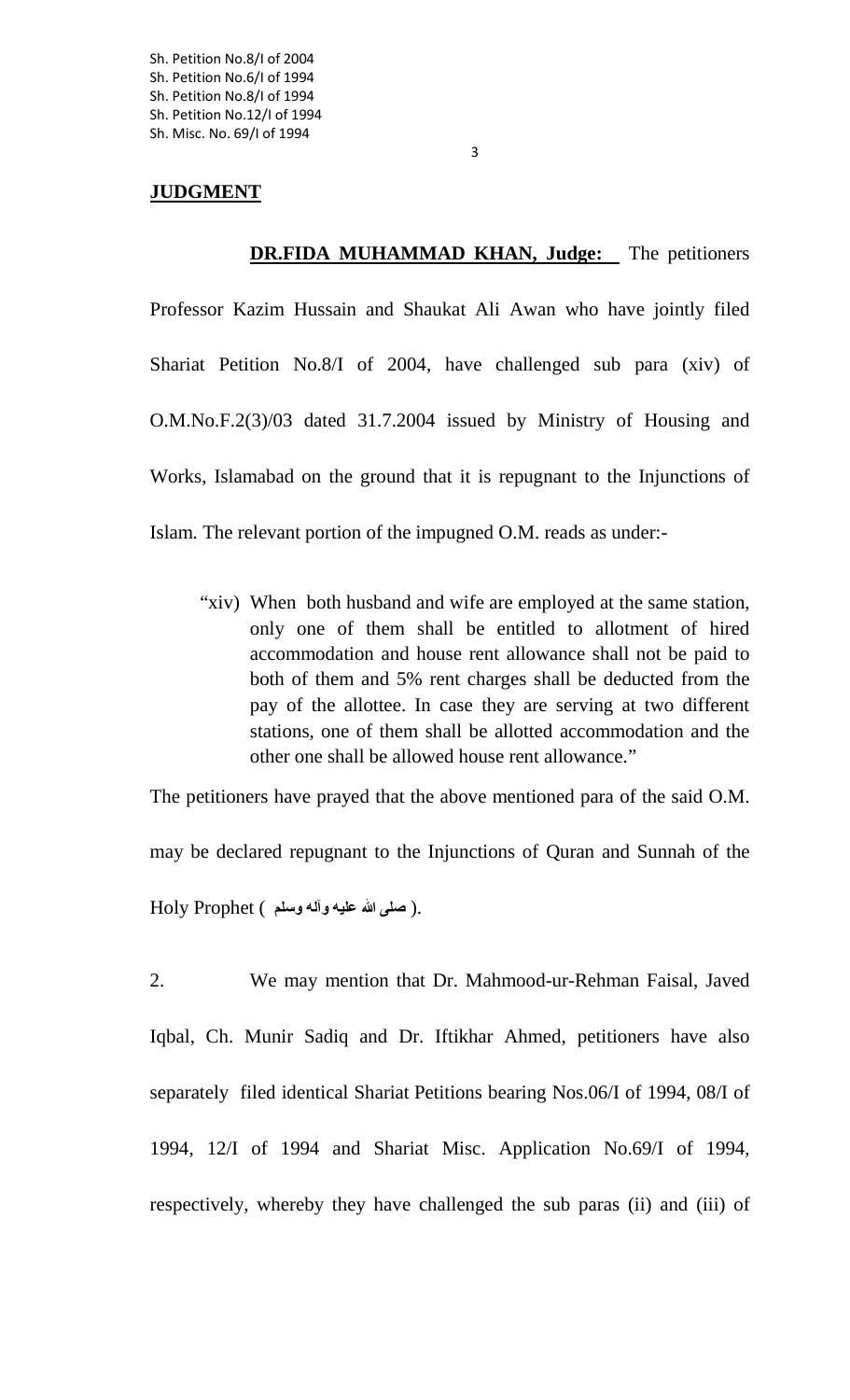O.M.No.F.5(17)/Gaz-Imp(i)/73 dated 20.11.1974 and O.M.No.F.2(1)-R.5/91

dated 25.8.1991 issued by Ministry of Finance Division. The same read as under:-

## " O.M. dated 20.11.1974

- "(ii) If both husband and wife being Government servants are residing together at the same station in a Government residence allotted to one of them, house rent allowance shall not be admissible to the other even if the station is a specified one.
- (iii) In a case at (ii) above if none of them has been provided with Government residence and both are residing together in a private house at a specified station the house rent allowance shall be admissible to either the husband or wife who elects to receive the allowance."

## O.M dated 25.08.1991

"The undersigned is directed to say that the question of grant of house rent allowance to husband/wife serving in Government and posted at the same station, if accommodation is provided to one of them by Government, has been duly considered. It has been decided that if both the husband and wife are living together in residential accommodation provided by the Government at the same station, no house rent allowance shall be allowed to either of them. If, however, the spouse is living separately from husband/wife, the house rent allowance shall be admissible to one of them who does not reside in Government accommodation".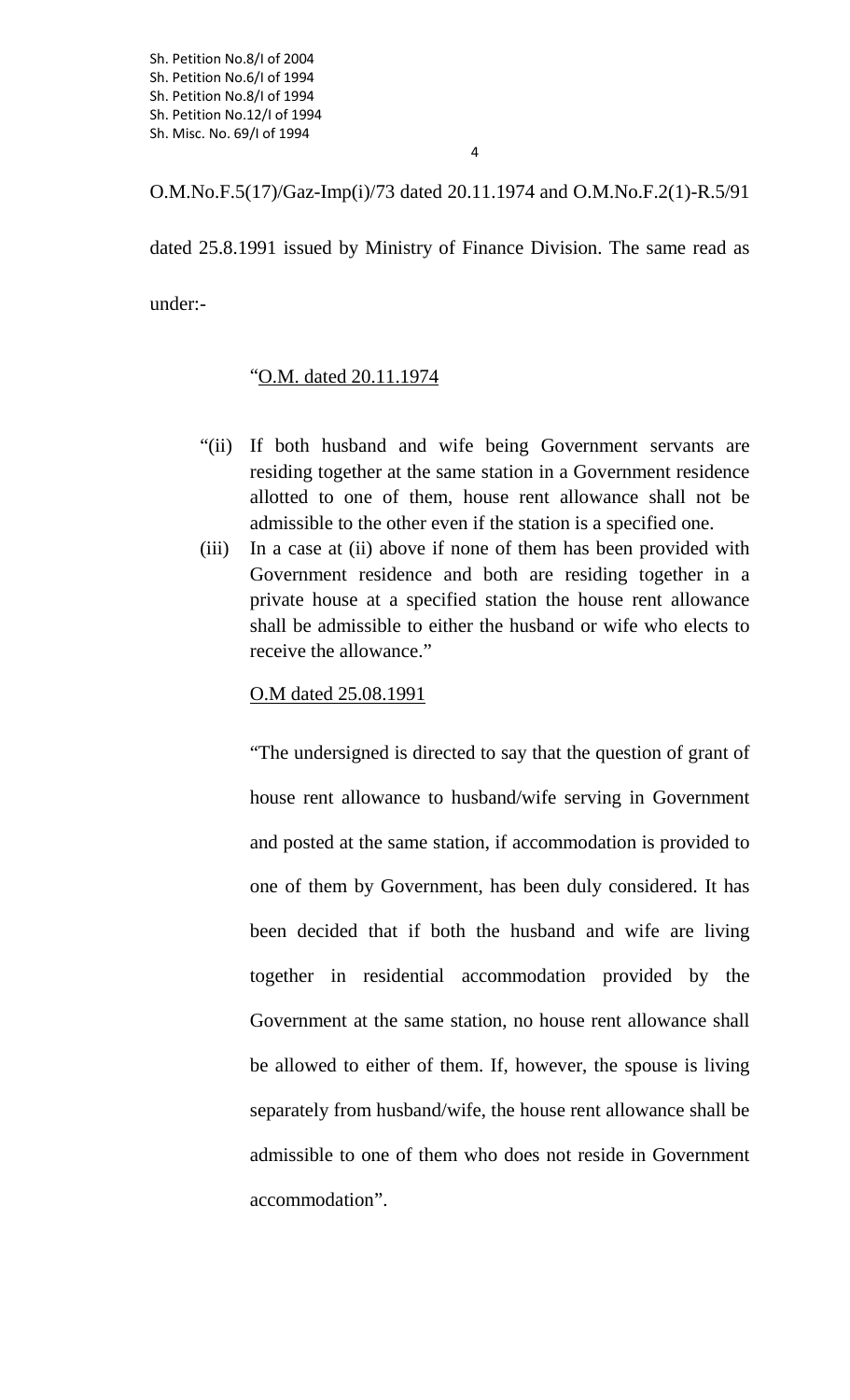All these petitioners have prayed that para (ii) of O.M. dated 20.11.1974 and the first portion of O.M. dated 25.08.1991 may be declared as repugnant to the Holy Quran and Sunnah of Holy Prophet ( **وسلم وآله عليه الله صلى**( . They have also prayed that both husband and wife should be made entitled for

house rent allowance.

3. In response to our Orders dated 09.04.1994, 05.12.1995 and 23.04.2007 in the above Shariat Petitions, the following written comments have been received:-

- (a) **Comments of Federal Government in** Shariat Petition No.8/I of 2004. dated nil.
	- "1. That this petition is not maintainable as the petitioner has not indicated any provision of Holy Quran and Sunnah, against the violation of which it has been filed.
	- 2. That the petitioner is seeking equality between male and female and is before wrong forum. The constitution provide remedy under article 25. (1) All citizens are equal before law and are entitled to equal protection of law."

"(2) *There shall be no discrimination on the basis of sex alone."*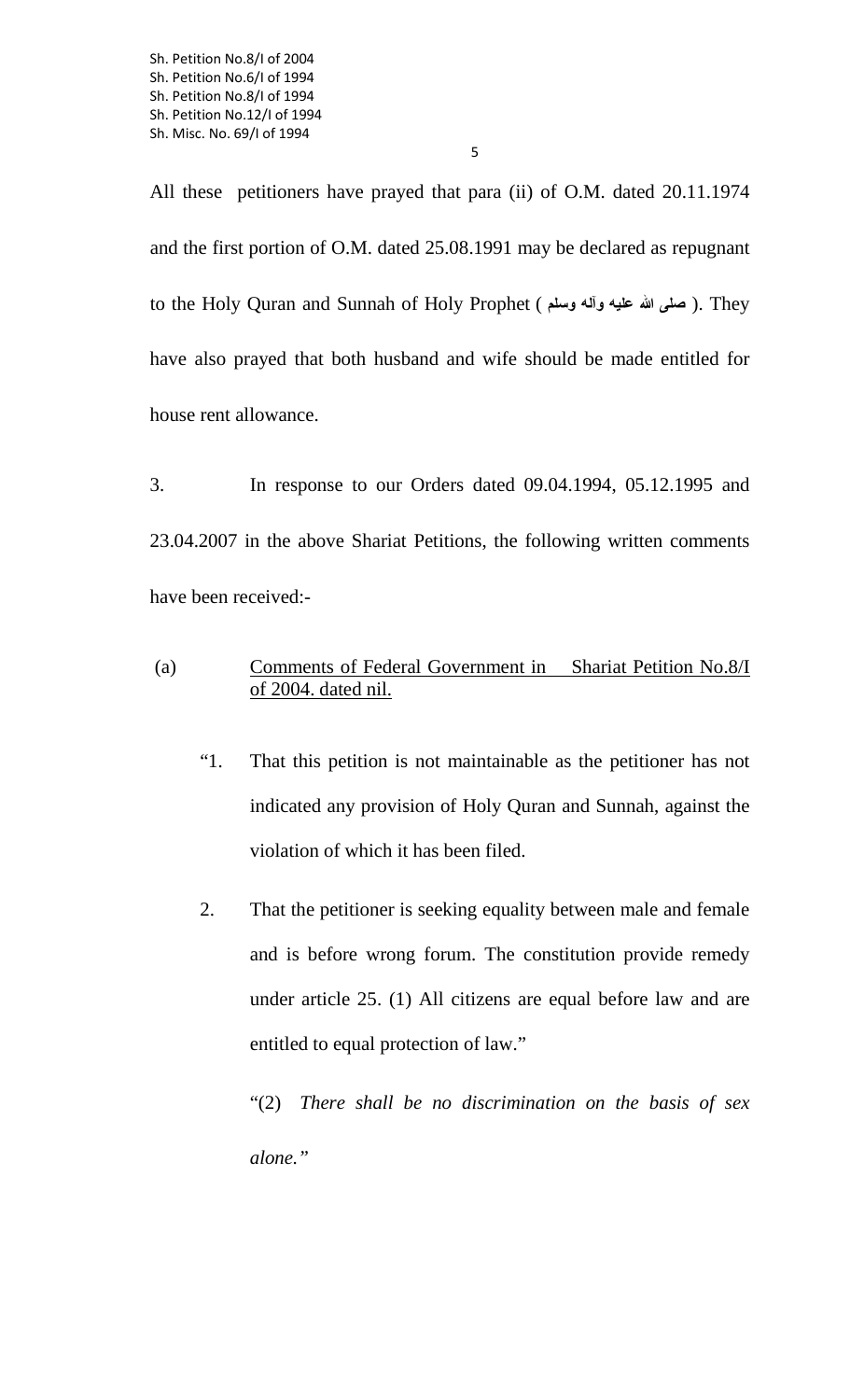"(3) Nothing in this article shall prevent the state from making any special provision for the protection of women and children."

" On Merits

1. That the House Rent Allowance is a compensatory allowance

and is paid in lieu of the government accommodation. Admissibility of house rent allowance to both the husband and wife if none of them is provided with the Government residence enables them to hire a private house as rentals of the housing units in the open market are considerably high.

- 2. That the husband and wife unless legally separate, are a single family unit and reside together. When official accommodation is provided to one of them, the other is not required to hire/get a house, and hence house rent allowance or independent house for the other is not warranted.
- 3. Though all the Government employees are entitled to official accommodation but Government provides accommodation to a small portion of the employees due to limited availability of housing units. The rentals levels in the open market being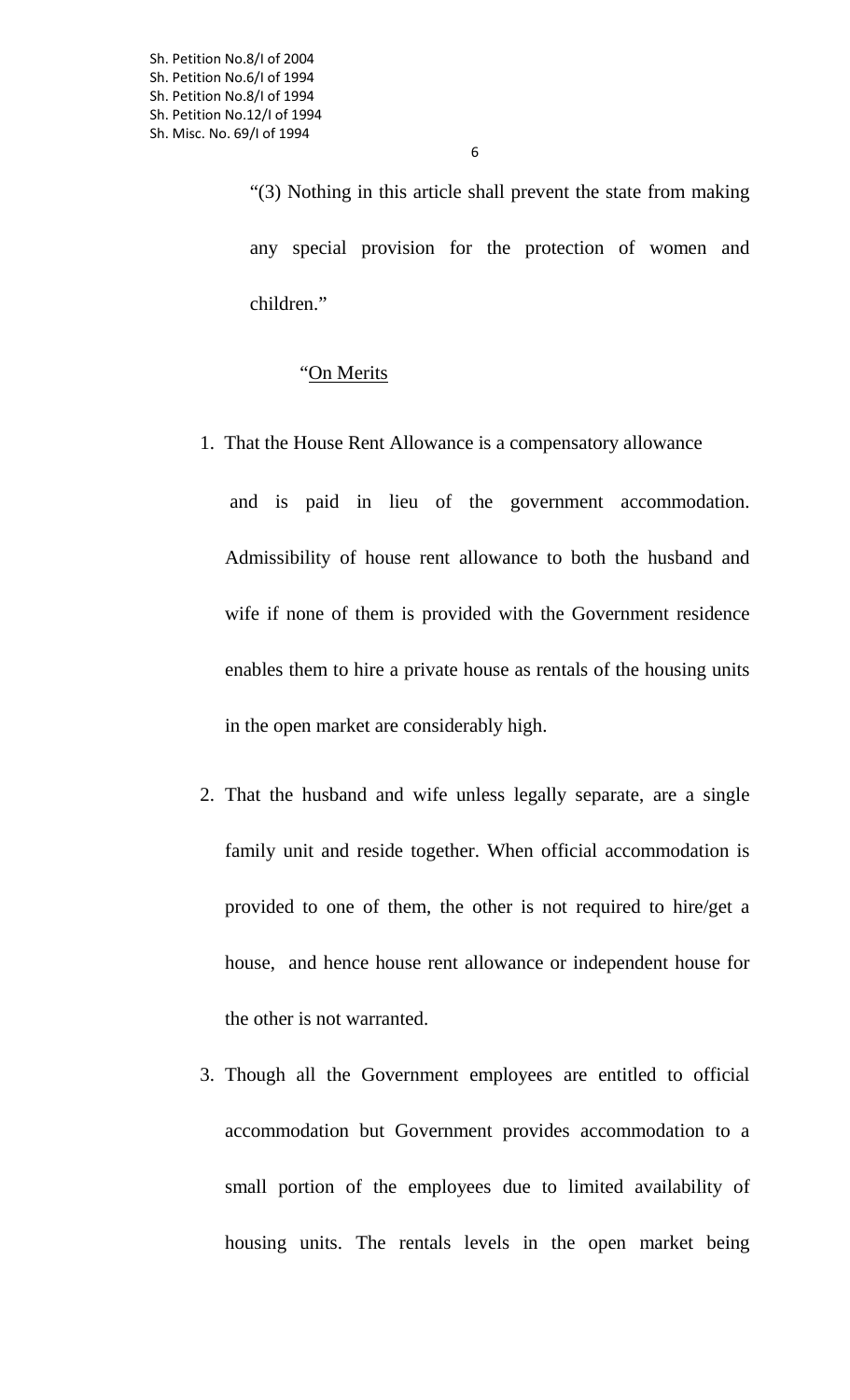considerably high, the husband/wives who have been provided government accommodation are in an advantageous position compared to those who have not been provided the housing facility.

7

In view of the above facts it is submitted that the rule of the Government which bars admissibility of house rent allowance to husband/wife if the other spouse is in occupation of a Government residence, is based on rationale and the same does not conflict with the Islamic injunctions or any provision of the constitution. It is, therefore, prayed that the honourable Federal Shariat Court may kindly be reject the claim of the petitioner as the same is not covered by the rules/policy of the Government."

(b). Comments of Finance Division, Federal Government in Shariat Petitions No.6/I of 1994, 8/I of 1994 and 12/I of 1994 dated 08.06.1994.

> "The petitioner has challenged the provision of rules contained in clause (ii) of the Finance Division's O.M.No.5(17)- Gaz.Imp(I)/73 dated 20.11.1974 and first part of the O.M. No.2(1)R.5/91 dated 25.8.1991 which bars admissibility of house rent allowance to husband/wife if the other spouse is in occupation of a Government residence. The petitioner has held that the said provision of rules is against the spirit of Quran and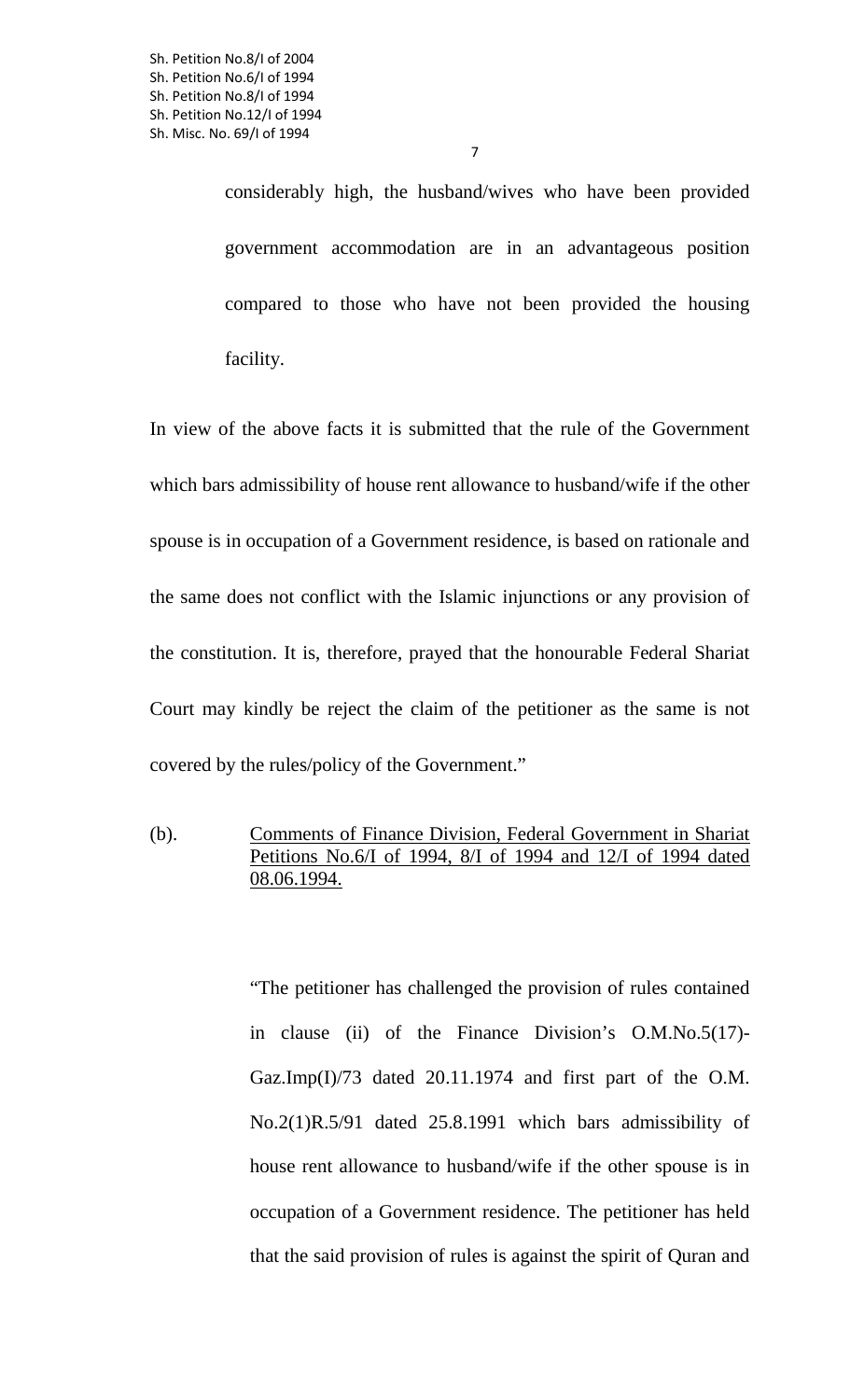Sunnah. The petitioner has prayed that the rule in question may be declared as cancelled enabling the husband and wife to avail house rent allowance/house even if the other spouse is provided with Government residence.

2. Finance Division is concerned with the element of house rent allowance. Position in this regard is explained below.

3. Under the existing orders/instructions, house rent allowance is admissible to a Government employee not provided with the Government accommodation. In case of husband and wife, when both are serving members and posted at the same station and Government accommodation is not provided to either of them, house rent allowance is admissible to both the spouses. However, if both are living together at the same station in the Government accommodation provided to one of them, house rent allowance is not admissible to the other spouse even if the station is a specified one. The rationale of the said rules is as follows:-

"i) House Rent Allowance is a compensatory Allowance and is paid in lieu of the government accommodation. Admissibility of house rent allowance to both the husband and wife if none of them is provided with the Government residence enables them to hire a private house as rentals of the housing units in the open market are considerably high.

ii) Husband and wife unless legally separated form a single family unit and reside together. When official accommodation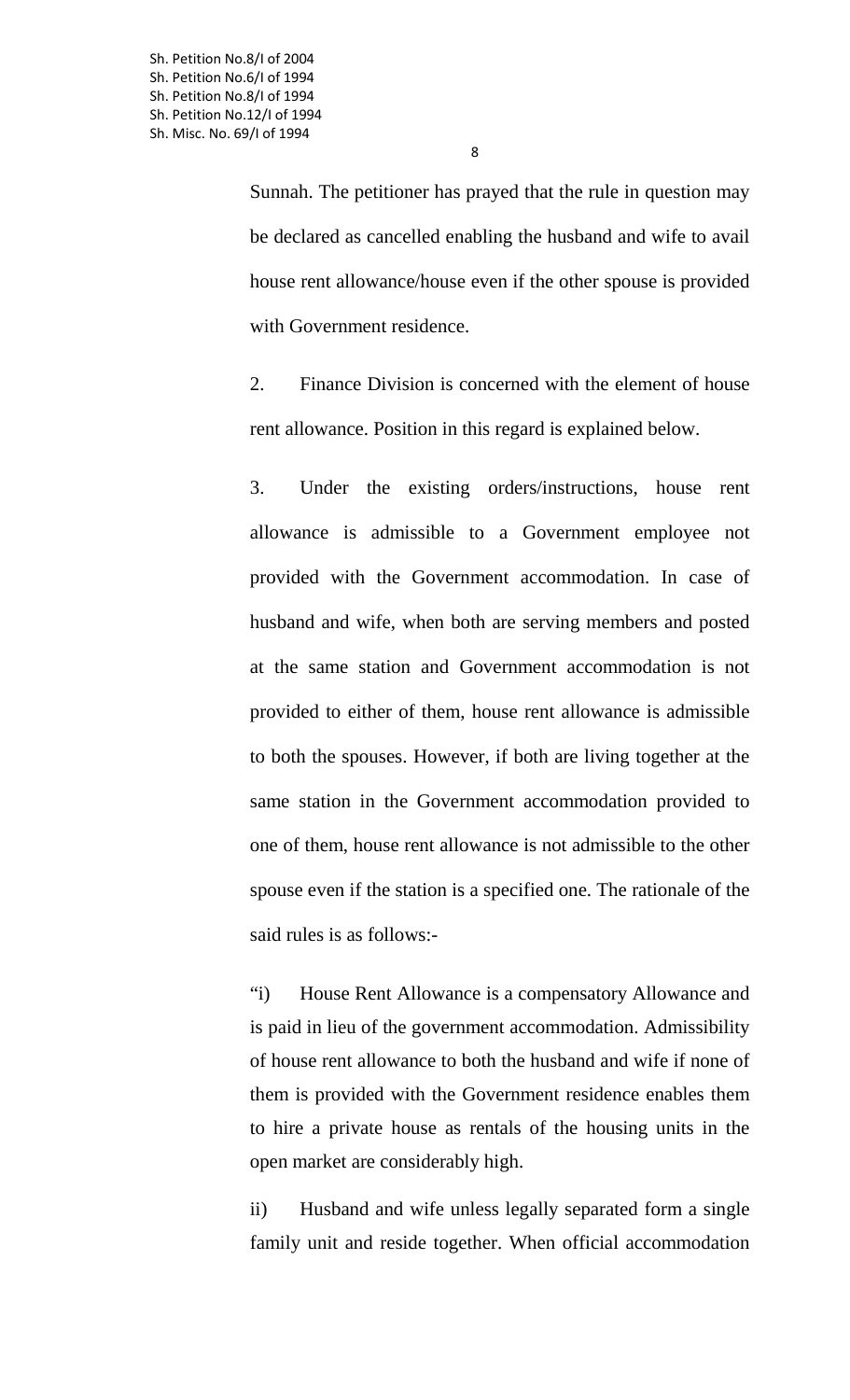$\overline{q}$ 

is provided to one of them, the other is not required to hire/get a house, and hence house rent allowance or independent house for the other is not warranted.

iii) Second part of Finance Division's O.M. dated 25.8.1991 a permits house rent allowance to a spouse in case of legal separation and not ordinary separation.

iv) Though all the Government employees are entitled to official accommodation but Government provides accommodation to a small portion of the employees due to limited availability of housing units. The rentals levels in the open market being considerably high, the husband/wives who have been provided government accommodation are in an advantageous position compared to those who have not been provided the housing facility.

4. It is submitted that the rule disputed by the petitioner was reviewed by Finance Division at various occasions but it was not found desirable to amend the rule for the reasons mentioned above. The issue was also raised with the Honourable Wafaqi Mohtasib by a few complainants. However, the Honourable Wafaqi Mohtasib in his findings on two complaints rejected the demand with the following observations:-

"The complaint is for the grant of extra benefit which question relates to terms and conditions of a Government servant. I do not find any mal-administration in the matter on the part of the Agency and dispose of the complaint as not tenable."

5. In 1989, Federal Service Tribunal Islamabad on similar two appeals of Mrs. Shamim Zafar Vaince and Mrs. Zehra Jafry versus Finance Division also upheld the stand taken by the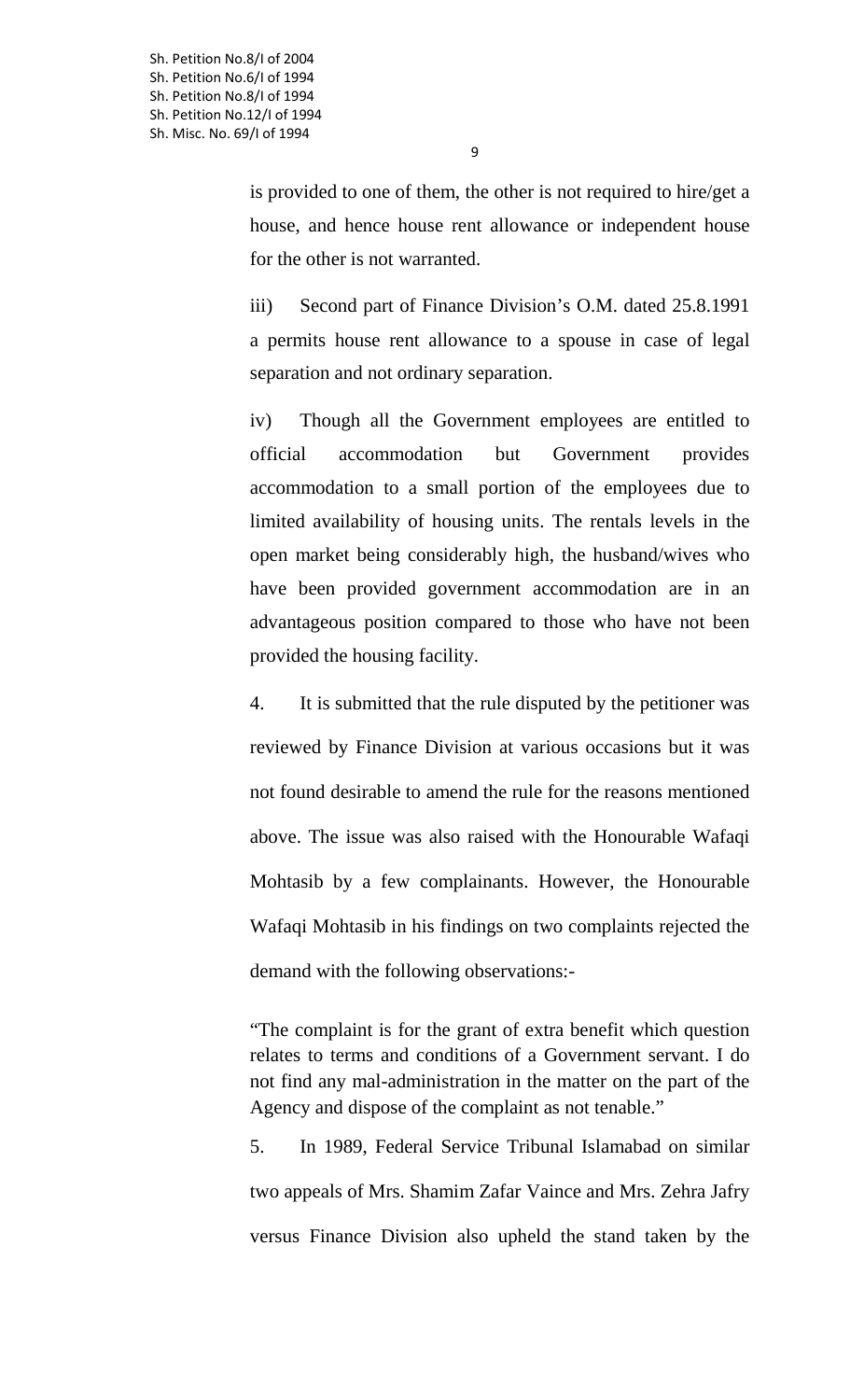Finance Division and rejected the appeals of the two ladies for grant of house rent allowance.

6. As for the demand for allotment of independent houses to both husband and wife or provision of a house to them on the basis of their joint entitlement, it is also not covered by the existing policy of the Ministry of Works. However, that Ministry may be impleaded as party to express their view point.

7. In view of the above facts it is submitted that the rule of the Government which bars admissibility of house rent allowance to husband/wife if the other spouse is in occupation of a Government residence, is based on rationale and the same does not conflict with the Islamic Injunctions or any provision of the constitution. It is, therefore, prayed that the Honourable Federal Shariat Court may kindly reject the claim of the petitioner as the same is not covered by the rules/policy of the Government".

# (c) Comments on behalf of Government of Punjab in Shariat Petitions No.6/I of 1994, 8/I of 1994 and 12/I of 1994 dated 23.04.1997

### REPORT

"The Government of the Punjab does not allow House Rent Allowance to both the husband and wife if they are living together in a residential accommodation provided by the Government at the same station of posting. House Rent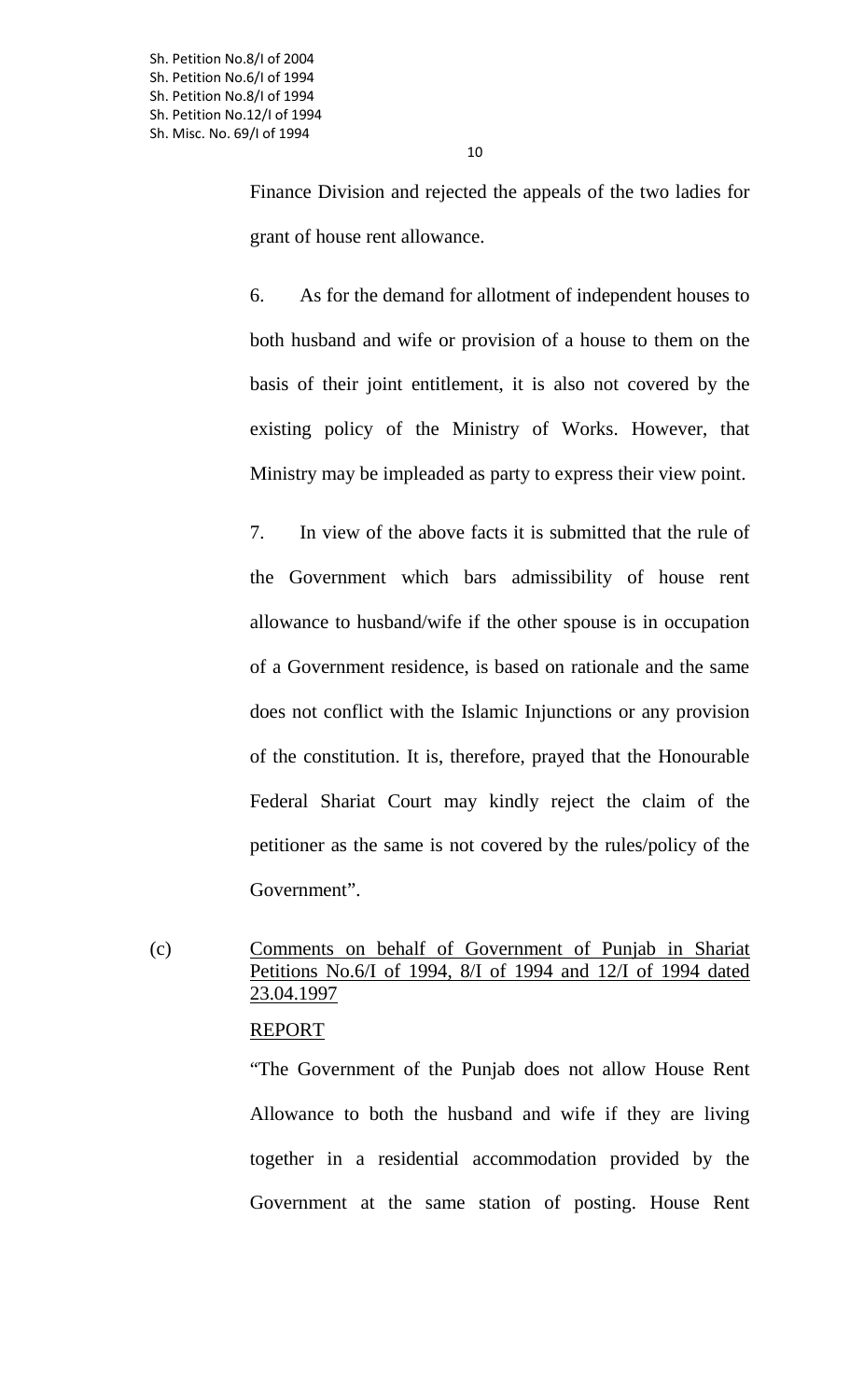Sh. Petition No.8/I of 2004 Sh. Petition No.6/I of 1994 Sh. Petition No.8/I of 1994 Sh. Petition No.12/I of 1994 Sh. Misc. No. 69/I of 1994

> Allowance shall be admissible to any one of them who does not reside in the Government accommodation (Annex: 'C')

Parawise Comments:

- 1. No comments.
- 2. No comments.

3. That House Rent Allowance is a compensatory allowance and is paid in lieu of government accommodation. Admissibility of House Rent Allowance to both the husband and wife if none of them is provided with the government residence, is a facility which enables them to go for better accommodation.

4. That both husband and wife if not provided with Government accommodation, shall each be allowed House Rent Allowance on the same place of posting.

- 5. No comments.
- 6. As in para 4 above.

7. As admitted by the petitioners themselves that House Rent Allowance would be allowed to both husband and wife in case they are not provided government accommodation. They are at liberty to get accommodation of their choice out of the House Rent Allowance admissible to them under the Government policy or live in their own house.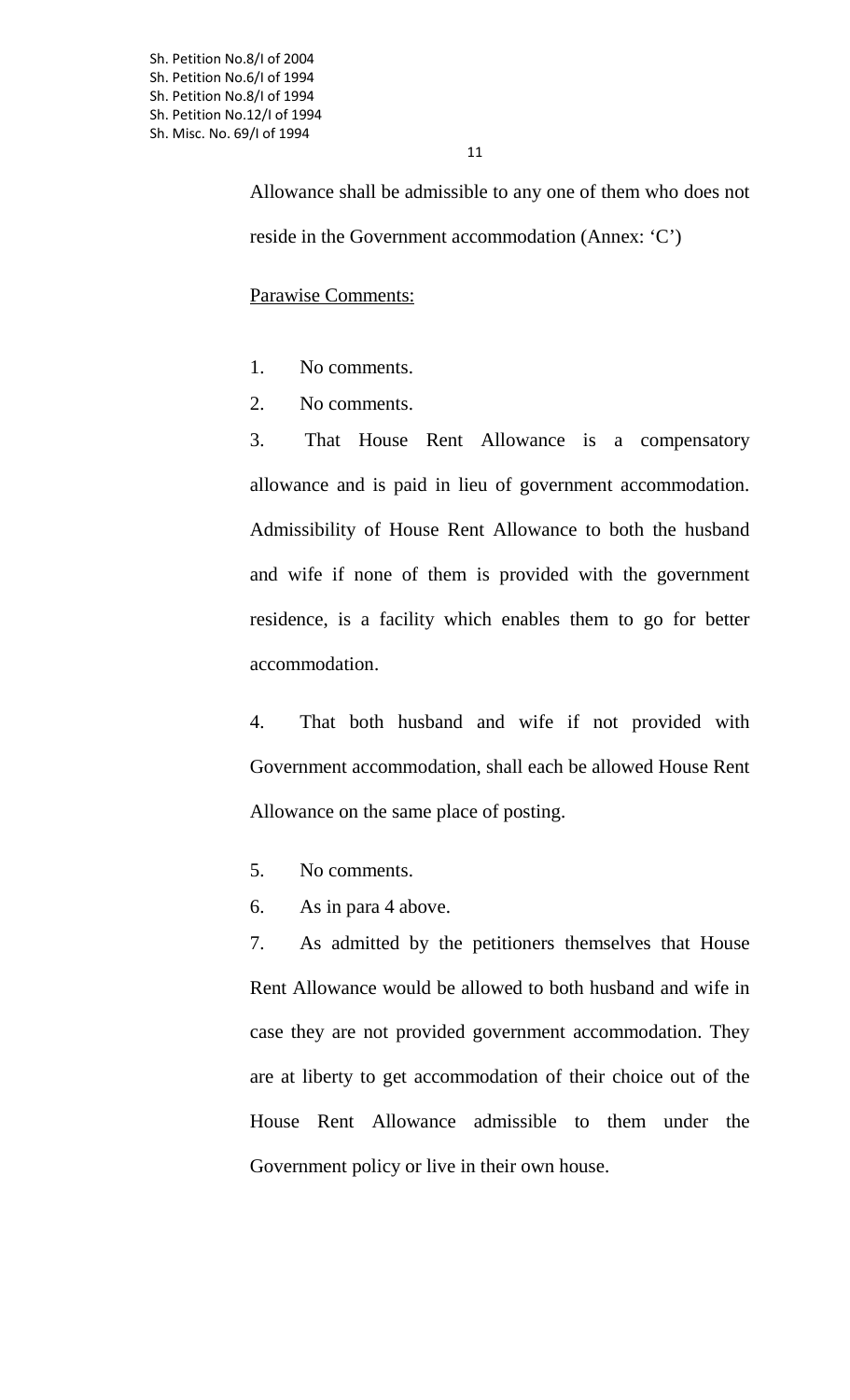8. As stated in preceding paragraphs government has been trying to accommodate civil servants to the maximum within the available resources and there is no intention to violate any article of Constitution of Islamic Republic of Pakistan.

9. No comments being legal.

In view of the above, it is prayed that the Shariat Petition has no merit because House Rent Allowance is a compensatory allowance in lieu of Government accommodation. If accommodation is not provided, both husband and wife are allowed House Rent Allowance".

(d) Comments Of KPK Government (N.W.F.P) in Shariat Petition No. 6/I Of 1994 dated 13.09.2007.

1۔ محکمہ ماليات کی طرف سے رائے نہيں دی جاسکتی کيونکہ يہ دفتری ياداشت مرکزی حکومت کا جاری کر ده ہے

۲۔ ہاں

- ۳۔ ہاں ۔ آفس ميمرنڈم نمبر1 .5/9R)1(.2F مورخہ 1991/8/25 مرکزی حکومت کا جاری کردہ ہے ۔صوبائی حکومت نے اس ضمن ميں مراسلہ نمبر .FD(SR.II)8-2/78/Vol IVمورخہ 1978/8/30جاری کيا ہے ۔ جس کے تحت مياں بيوی دونوں کا ايک سڻيشن پر ايک ساته سرکاری مکان ميں رہنے کی صورت ميں دونوں ميں سے کسی کو بهی ہاؤس رينٹ نہيں ملے گی۔
	- ۴۔ يہ صحيح نہيں ہے ۔ محکمہ ماليات کے نوڻيفيکيشن نمبر2-(FD(II.SOSR IV .VOl1/78/مورخہ 1978/8/30 کے مطابق جب دونوں مياں بيوی ايک سرکاری مکان ميں رہائش پذير ہوں ۔تو ان ميں سے کوئی بهی هاؤس رينٹ کاحقدار نہيں ۔ اس نوڻيفيکيشن ميں تاحال کوئی ردوبدل نہيں کيا گيا ہے ۔
		- ۵۔ مرکزی حکومت کے مشورے سے صوبائی حکومت کا جاری کرده مراسلوں نمبر مورخہ FD/SR.II/8-1/2001نمبر اور 1978/8/30 مورخہFD/SR.II/8-1/78 2003/7/5کے سارے مندرجات ہدايات ہنوز برقرار ہيں ۔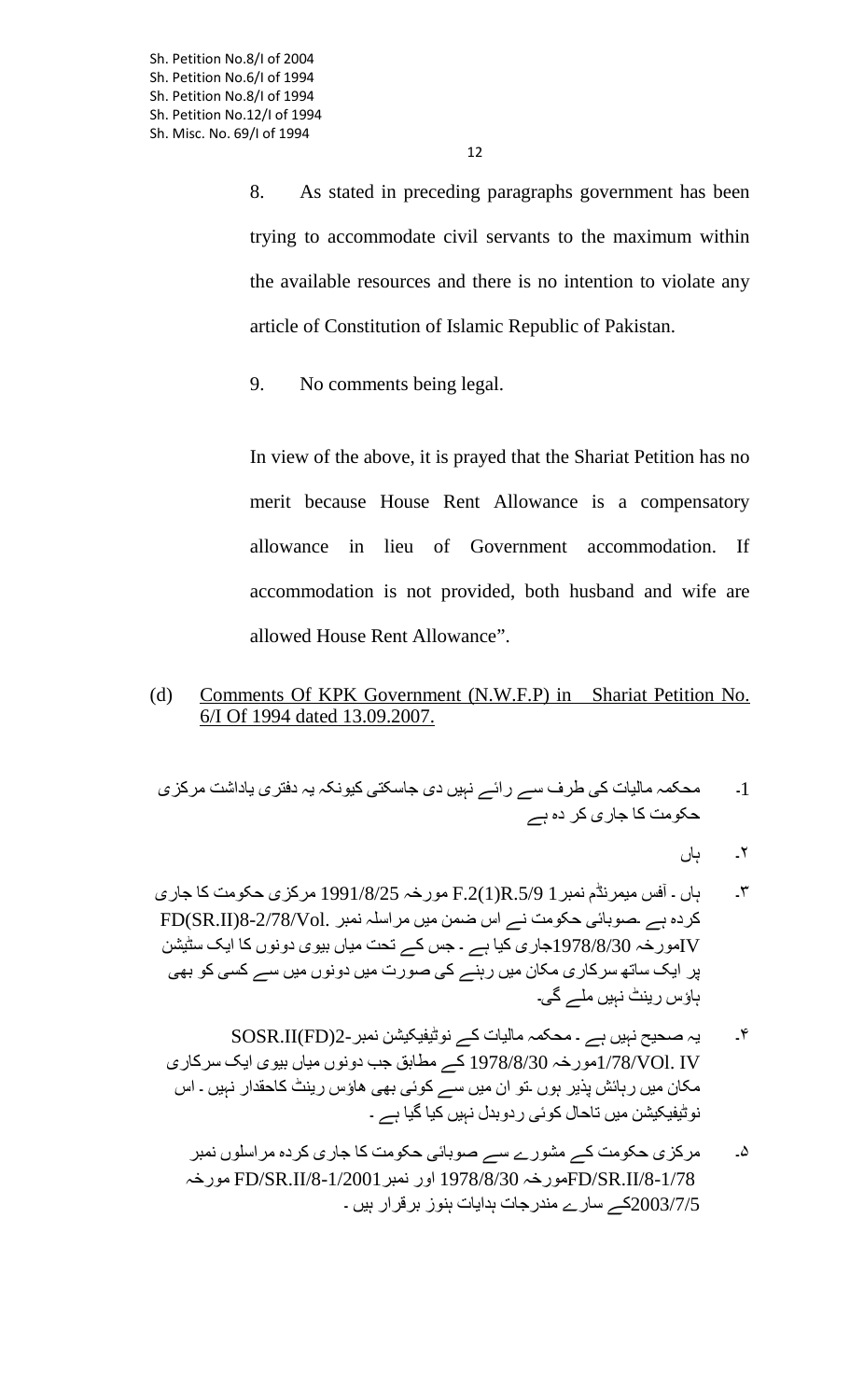- ۶۔ مياں بيوی کی ازدواجی رندگی اور بچوں کے مستقبل کيلئے يہ بات لازم ہے کہ اکڻهے ايک ہی گهر ميں رہيں ۔
- ۷۔ مياں بيوی کا رشتہ اتنا کمزور نہيں ہو سکتا ہے کہ معمولی مالی فائده کيلئے عليحدگی پر متشرح ہو ۔
	- ۸۔ يہ بات مفروضے پر منحصر ہے جس کا کوئی قانونی حيثيت نہيں ہے ۔
		- ۹۔ کوئی رائے نہيں دی جا سکتی ۔

## (e) Comments of Finance Department Government of KPK (N.W.F.P) in Shariat Petition No.8/I of 1994 dated 03.01.2008

- "1. The para contains extracts from Federal Government letters dated 18/8/1973, 8/9/1972 and 20/11/1974 and Federal Government is in better position to confirm the same.
- 2. The said memorandum are in consonance with the spirit of Islam. Family is the most important social nucleus of Islamic society. Islam does not envisage separate residence for two inseparable components of this basic social nucleus.

# Grounds.

- a) Entitlement to separate property does not entail separate accommodation for spouses. Separate accommodations for husband and wife is against the concept of unity of family life.
- b) Right payment of Zakat and Ushr by husband and wife does not imply subject to separate accommodations. Right to separate accommodation by husband and wife goes against the proper brought up and training of children which is the prime joint responsibility of family. Separate House Rent Allowance for husband and wife at the same working station may envisage separate living which may encourage physical separation and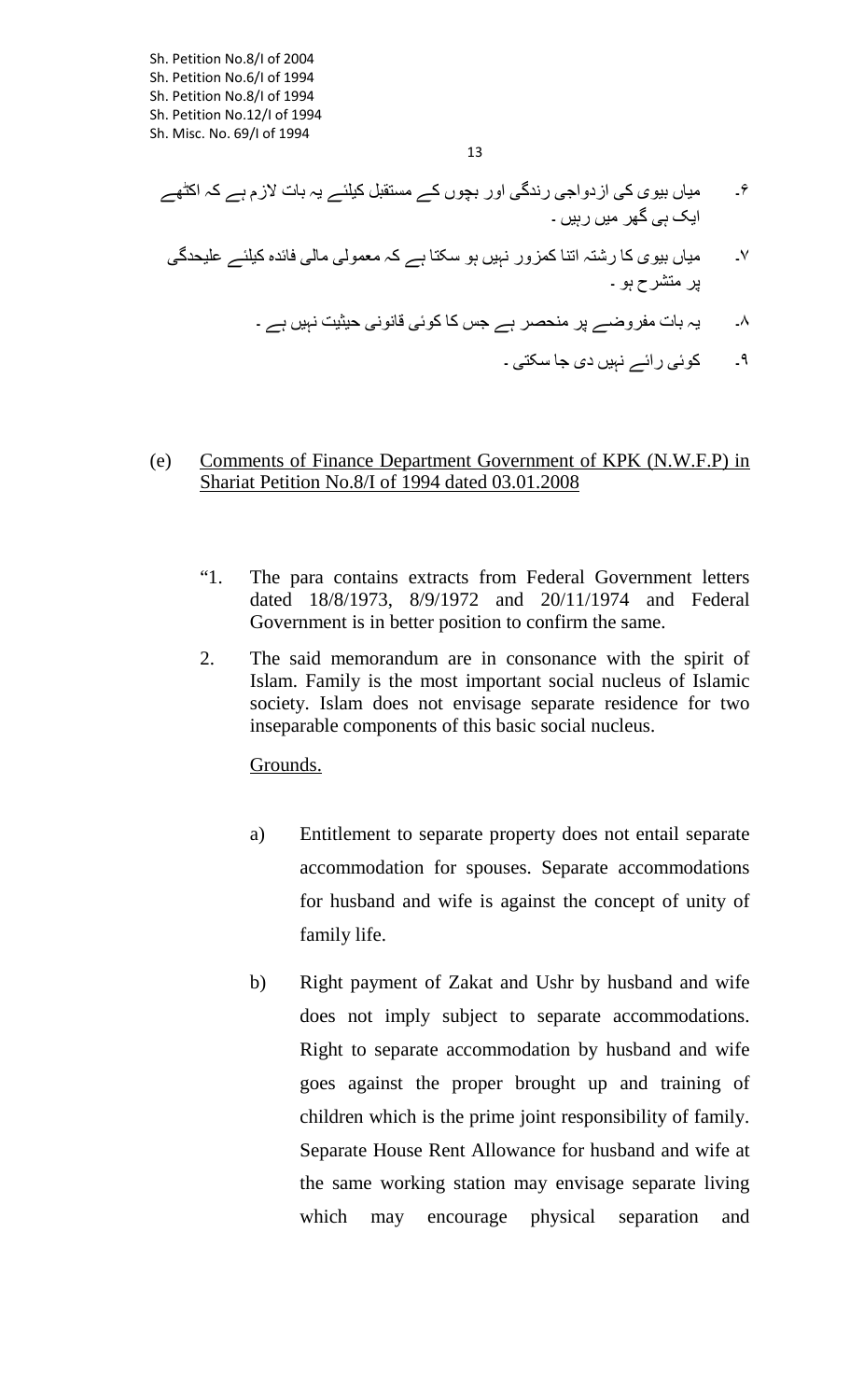14

consequently may become a cause of permanent separation.

c) Common accommodation at the same working station is not only in interest of public but also in the interest of husband, wife and their children."

# (f) Comments of Finance Department Government of KPK (NWFP) in Shariat Petition No.12/I of 1994 dated 08.01.2008

- "1. The para contained extracts from Federal Government letter dated 20.11.1974 and 25/8/1991 and this Department is of the view that it is in consonance with injunction of Islam.
- 2. The said memorandum are in consonance with spirit of Islam. Family is the most important social nucleus of Islamic society. Islam does not envisage separate residence for two inseparable components of this nucleus.
- 3. Government of NWFP (KPK) has issued policy instructions through letters strictly in line with Federal Government policy referred in the para.
- 4. Correct, the said Office Memorandum is operational and effective and Government of NWFP (KPK) holds that the same does not require amendment.
- 5. As per Rules of Business Finance Division's issues all such instructions with the approval of Competent Authority and it cannot be termed as violation of Presidential scheme referred to above.
- 6. It is correct to the extent that if a Muslim civil servant marries more than one woman, amendment in the said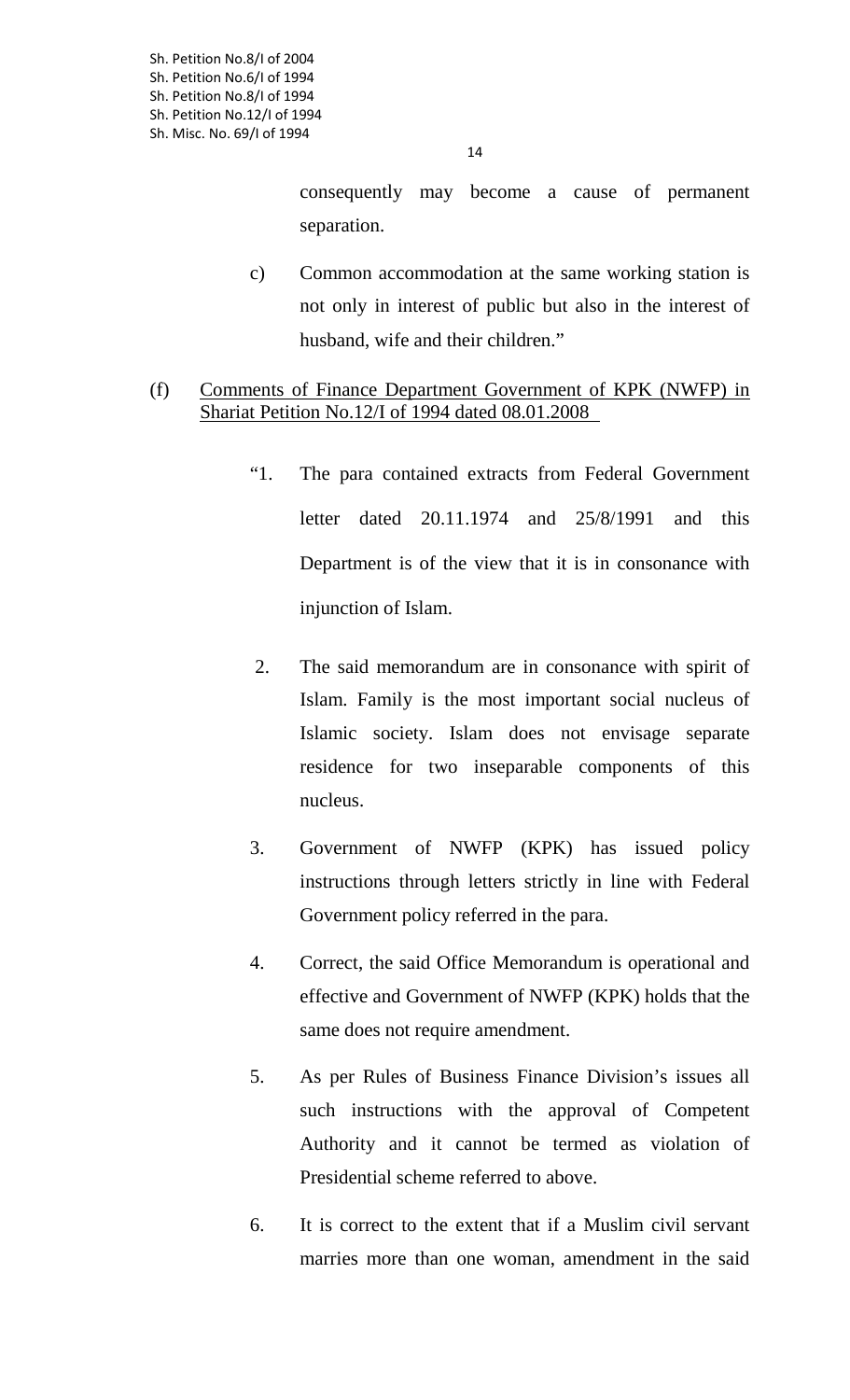Sh. Petition No.8/I of 2004 Sh. Petition No.6/I of 1994 Sh. Petition No.8/I of 1994 Sh. Petition No.12/I of 1994 Sh. Misc. No. 69/I of 1994

policy is required to be made to the extent that his  $2<sup>nd</sup>$ ,  $3<sup>rd</sup>$  & 4<sup>th</sup> wife should be entitled to separate Government accommodation if she/they are in Government service.

- 7. Entitlement of single/same accommodation to husband/wife does not fall in the definition of "TATFEF" as Islam does not envisage segregation of husband & wife. It is rather obligatory for them to live together for proper brought a up of children and for discharge of mutual conjugal obligation.
- 8. The challenged part is strictly in consonance with the basic concept of unity of family.
- 9. Article 35 of Constitution does not envisage separate residence for spouses of a family.
- 10. Same as in para 8 above.

Pray has no solid grounds.

# (g) Comments on behalf of Sindh Government in Shariat Petitions No.6/I of 1994, 8/I of 1994 and 12/I of 1994 dated 12.11.2007

"1. That the petitioner has challenged the provision of rules contained in clause (ii) of the Finance Division's O.M. No.5(170-Gaz.Imp(I)/73 dated 20.11.1974 and first part of the O.M.No.2(1)R.5/91 dated 25.08.1991, which bars admissibility of house rent allowance to husband/wife if the other spouse is in occupation of a Government Residence. The petitioner has held that the said provision of rules is against the spirit of Quran and Sunnah. The petitioner has prayed that the rule in question may be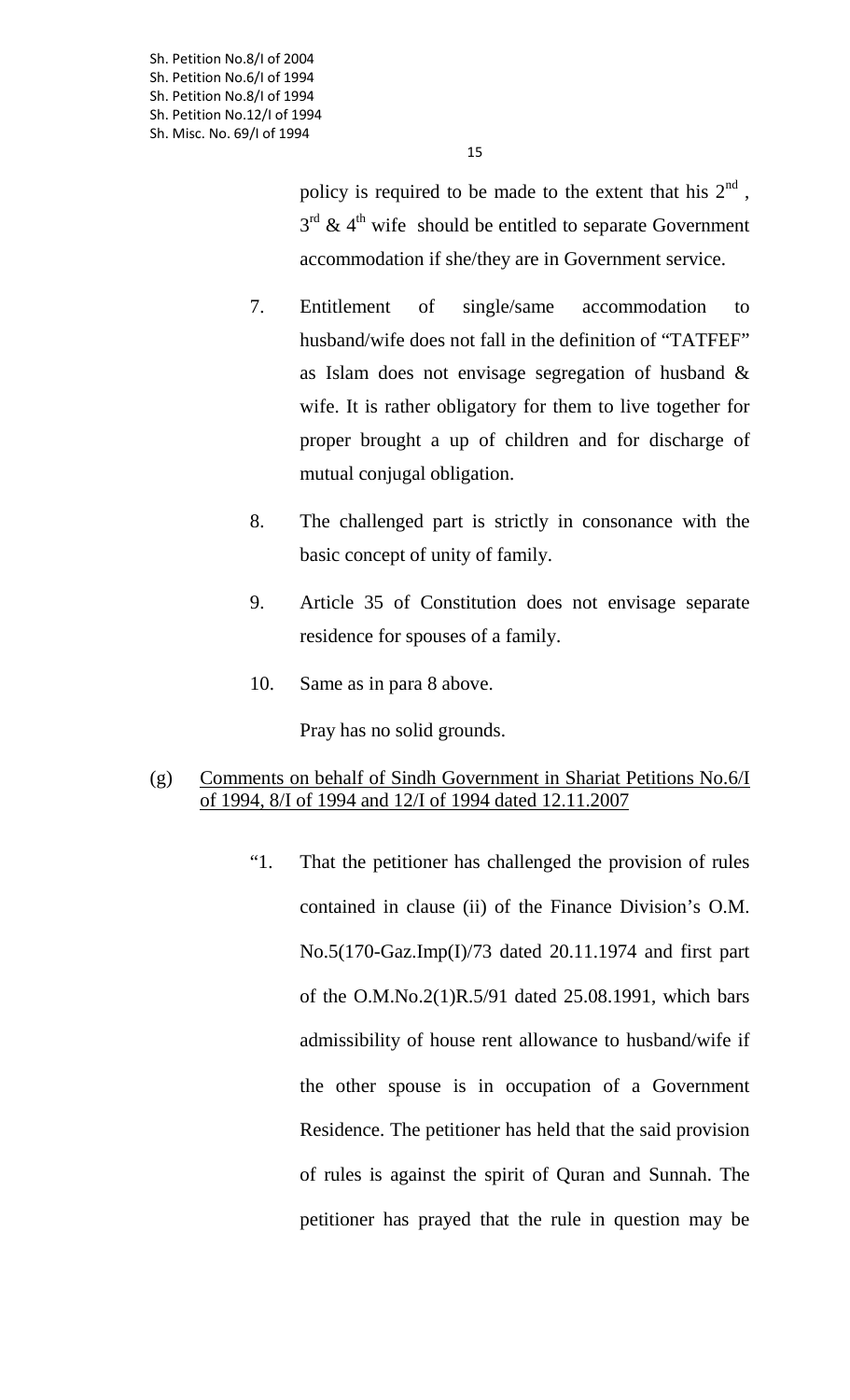declared as cancelled enabling the husband/wife to avail house rent allowance/house even if the other spouse is provided with Government residence.

- 2. That the Finance Division is concerned with the element of house rent allowance. Position in this regard is explained below.
- 3. That under the existing orders/instructions house rent allowance is admissible to a Government employee not provided with the government accommodation. In case of husband and wife, when both are serving members and posted at the same station and Government accommodation is not provided to either of them, house rent allowance is admissible to both the spouses. However, if both are living together at the same station in the Government accommodation provided to one of them, house rent allowance is not admissible to the other spouse even if the station is a specified one. The rationale of the said rules is as follows:-
- "i) House Rent Allowance is a compensatory Allowance and is paid in lieu of the government accommodation. Admissibility of house rent allowance to both the husband an wife if none of them is provided with the Government residence, enables them to hire a private house as rentals of the housing units in the open market are considerably high.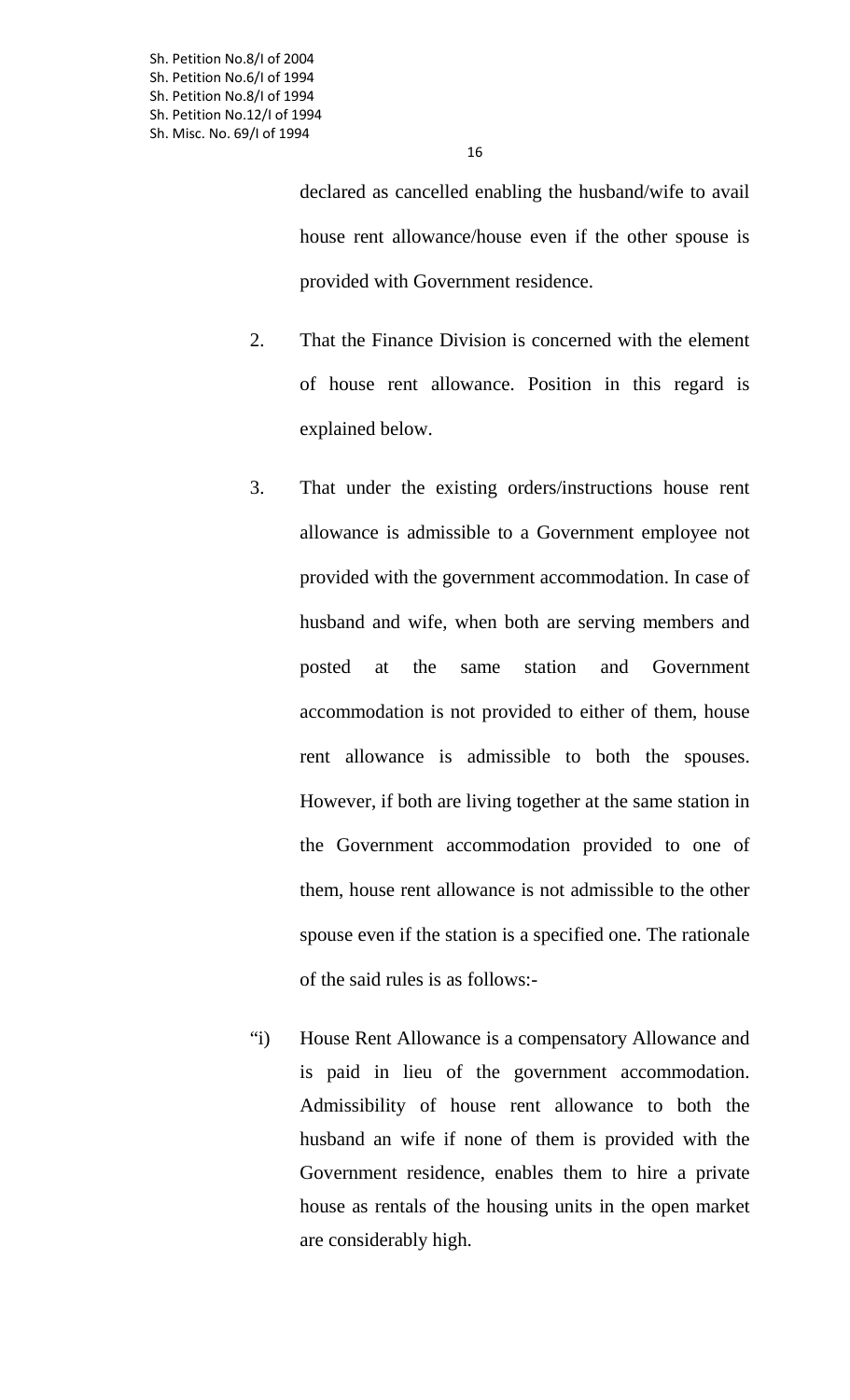Sh. Petition No.8/I of 2004 Sh. Petition No.6/I of 1994 Sh. Petition No.8/I of 1994 Sh. Petition No.12/I of 1994 Sh. Misc. No. 69/I of 1994

- ii) Husband and wife unless legally separated form a single family unit and reside together. When official accommodation is provided to one of them, the other is not required to hire/get a house, and hence house rent allowance or independent house for the other is not warranted.
- iii) Second part of Finance Division's O.M. date 25.08.1991 permits house rent allowance to a spouse in case of legal separation and not ordinary separation.
- iv) Though all the Government employees are entitled to official accommodation but Government provides accommodation to a small portion of the employees due to limited availability of housing units. The rentals levels in the open market being considerable high, the husbands/wives who have been provided government accommodation are in an advantageous position compared to those who have not been provided the housing facility.
- 4. That it is submitted that the rule disputed by the petitioner was reviewed by Finance Division at various occasions but it was not found desirable to amend the rule for the reasons mentioned above. The issue was also raised with the Honourable Wafaqi Mohtasib by a few complainants. However, the Honourable Wafaqi Mohtasib in his findings on two complaints rejected the demand with the following observations:

"The complaint is for the grant of extra benefit which question relates to terms and conditions of a Government Servant. I do not find any maladministration in the matter on the part of the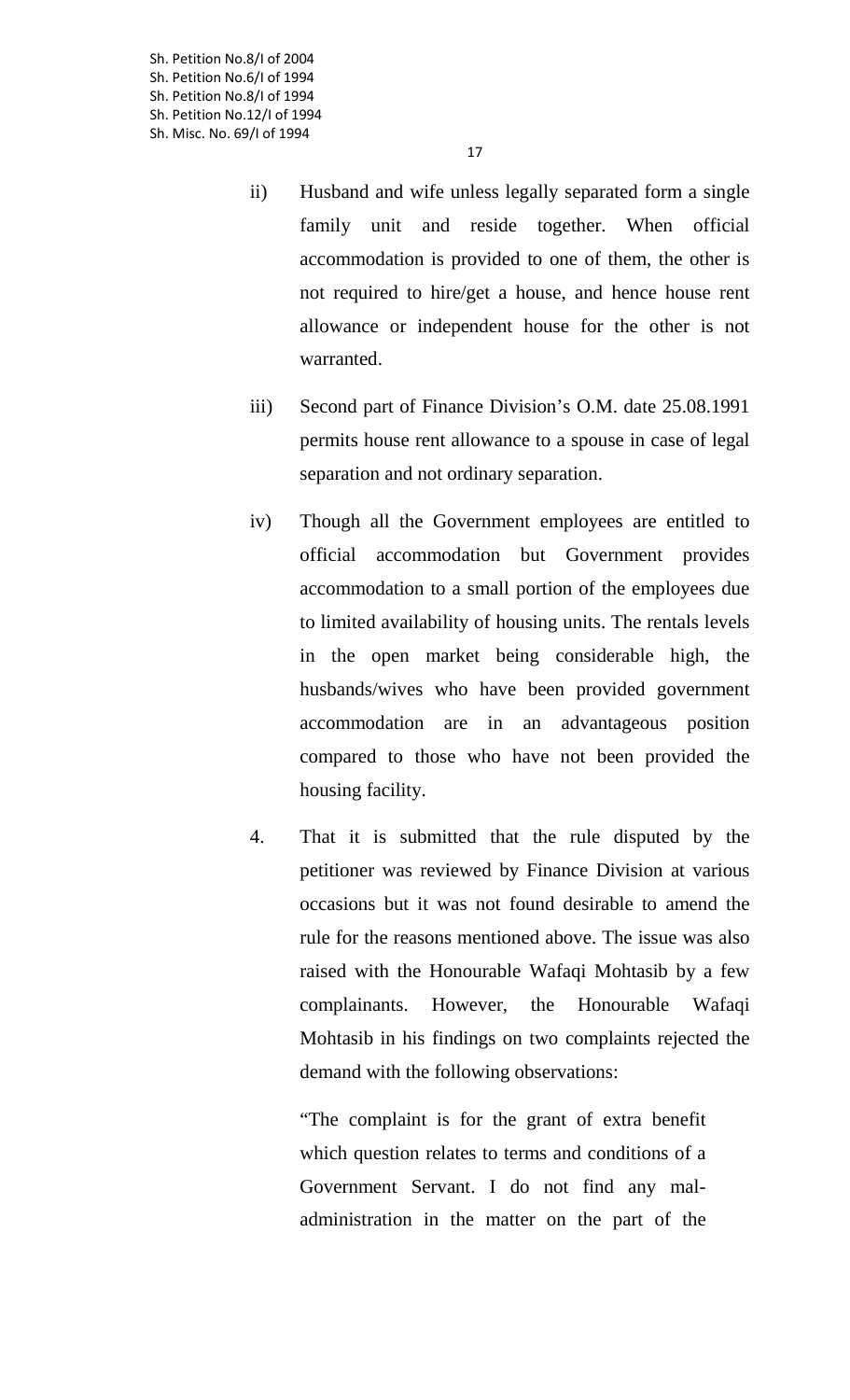18

Agency and dispose of the complaint as not tenable."

- 5. That in 1989, Federal Service Tribunal Islamabad on similar two appeals of Mrs. Shamim Zafar Vaince and Mrs. Zehra Jafry versus Finance Division, also upheld the stand taken by the Finance Division and rejected the appeals of the two ladies for grant of house rent allowance.
- 6. That as for the demand for allotment of independent houses to both husband and wife or provision of a house to them on the basis of their joint entitlement it is also not covered by the existing polity of the Ministry of Works. However, that Ministry may be impleaded as party to express their view point.

In view of the above facts, it is submitted that the rule of the Government which bars admissibility of house rent allowance to husband/wife if the other spouse is in occupation of a government residence, is based on rationale and the same does not conflict with the Islamic injunctions or any provision of the constitution .

It is, therefore, prayed that the Honourable Federal Shariat Court may kindly reject the claim of the petitioner as the same is not covered by the rules/policy of the Government."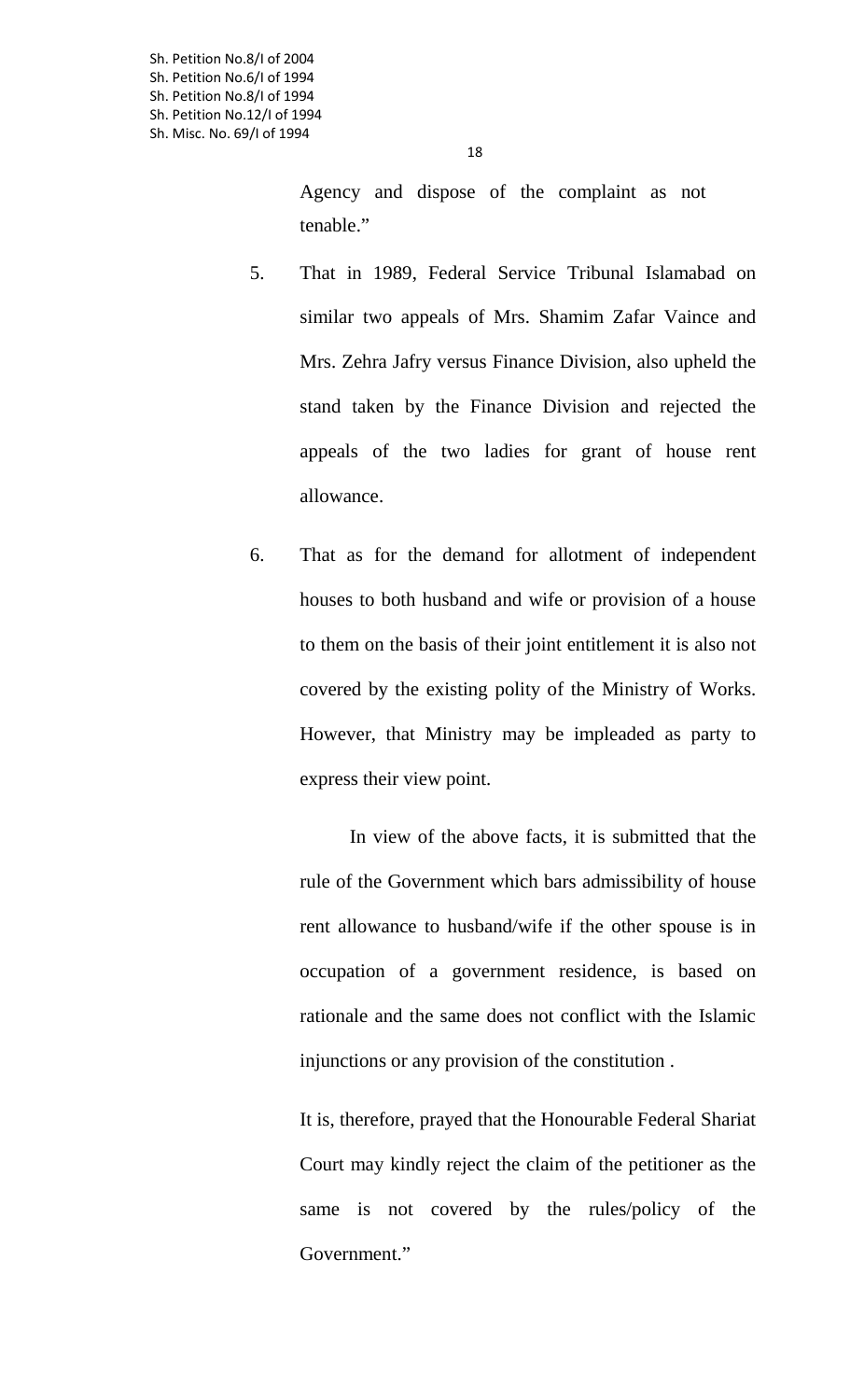# (h) Comments of Finance Division Government of Pakistan (Again Submitted) in All the Shariat Petitions on 15.10.2008.

"Preliminary Objections:

The appeals are not maintainable for the following reasons:-

- (i) This appeal is time barred by limitation.
- (ii) The appeal of the appellant is in sheer violation of the Federal Government's instructions/rules/orders.
- (iii) The appellant was a civil servant of the Federal Government and was subject to rules making authority of Federal Government (Finance Division) under Civil Servants Act. Of 1973.

Comments on Appeals:

The Government employees are entitled to House Rent Allowance @ 45% of the minimum stage of the relevant Pay Scales at 14 big cities and @ 30% of the minimum stage of the relevant Pay Scales in small cities. However, in case of married Government servants posted at the same station and living together in a Government accommodation provided to either of the two i.e. husband/wife, no House Rent Allowance is admissible to either of them. However, in case the spouse is living separately from husband/wife, the House Rent Allowance is admissible to one of them who does not reside in Government accommodation. A copy of Finance Division's O.M. No.F.2(1)-R.5/91 dated 25.08.1991 bearing these instructions is annexed.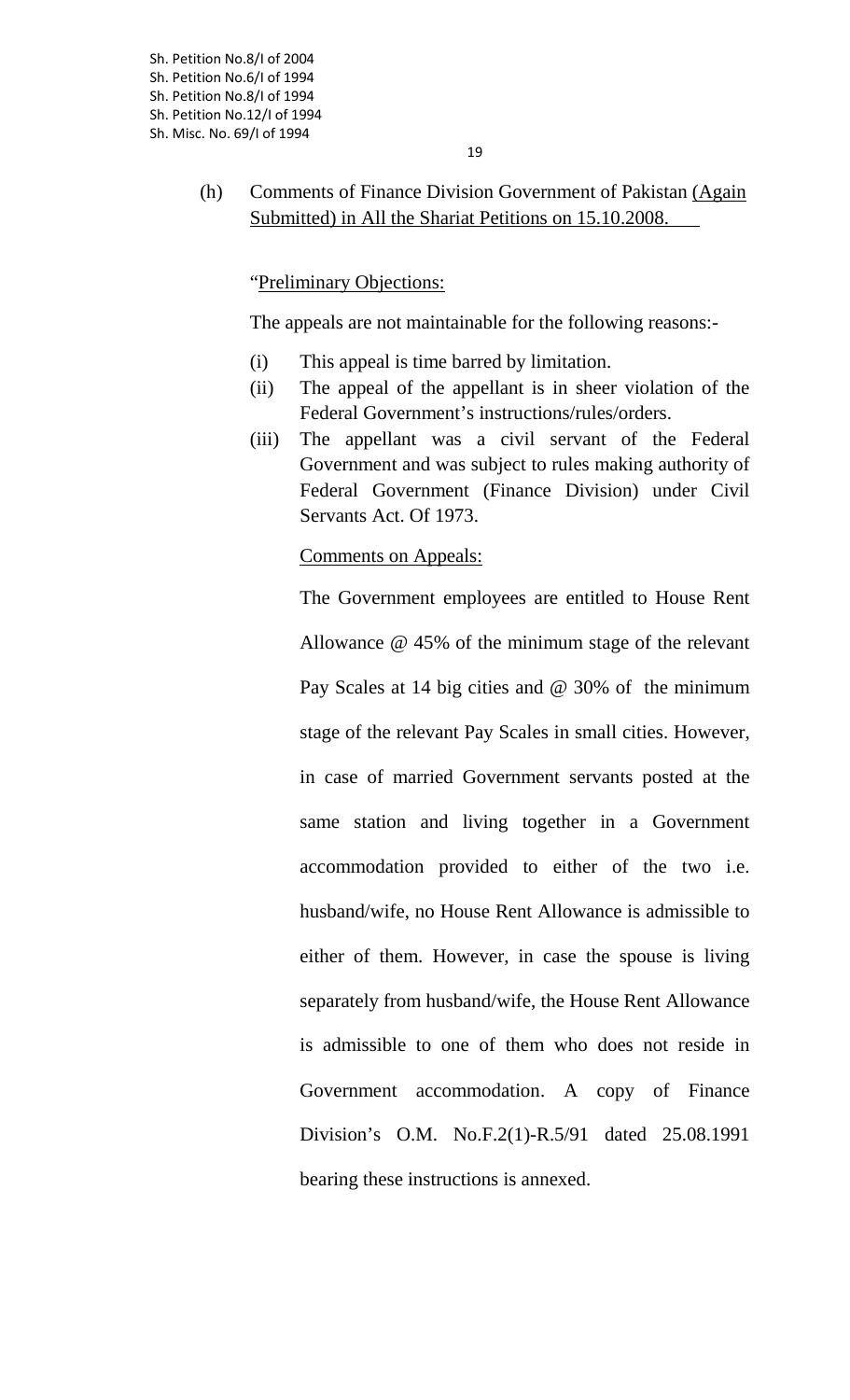Sh. Petition No.8/I of 2004 Sh. Petition No.6/I of 1994 Sh. Petition No.8/I of 1994 Sh. Petition No.12/I of 1994 Sh. Misc. No. 69/I of 1994

> It may be submitted that House Rent Allowance is a concession given to Government servants to enable them to hire an accommodation. In case neither of them is provided with a Government accommodation, there is justification for permitting them House Rent Allowance so that they may pool their respective House Rent Allowances to have a house. But in case of a situation where a Government house is provided to one of the spouses, there is no justification or logic to allow the other to draw House Rent Allowance. It may be added that grant of House Rent Allowance is in substitution of and not in supplementation of provision of accommodation.

#### Prayers

The allegations leveled against the Government of Pakistan in this appeal are baseless, unfounded and subjective. The claim of the appellant in the appeal is not valid and logical. Keeping in view the above submissions, it is prayed that the appeals of the petitioners may kindly be dismissed."

- (i) The Government of Balochistan adopted arguments and comments submitted by the Federal Government.
- (j). In response to our order dated 19.06.2012, fresh/additional comments on behalf of Federal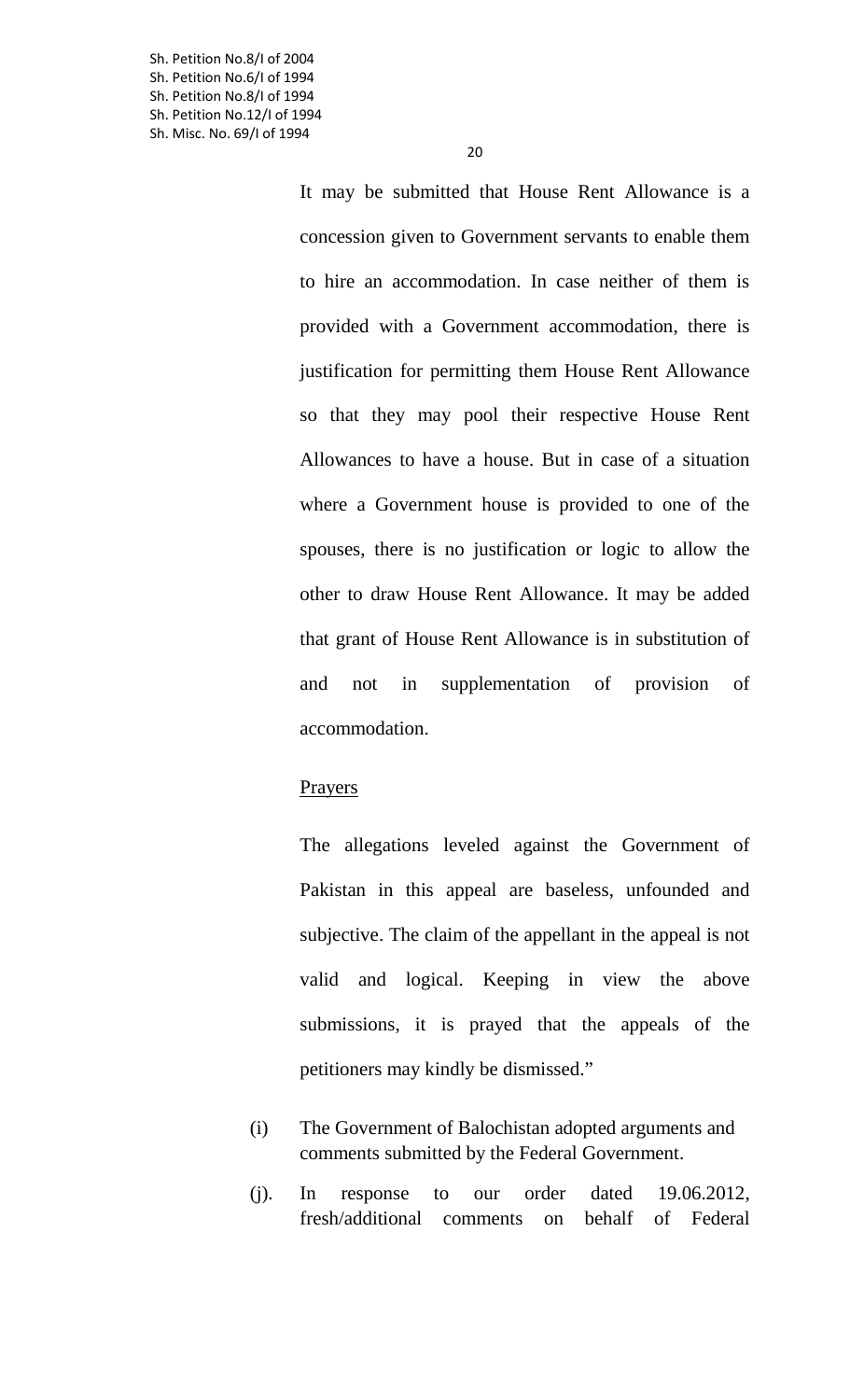Government and Govt. of Punjab have been received which read as under:-

## Comments of Federal Government

## House Rent Allowance

House rent is allowed to all Government employees at the rate of 45 % of minimum basic pay scale 2008 in declared big cities and 30% of minimum basic pay scale 2008 in all other cities/stations (Annex-A). List of big cities is attached (Annex-B).

**Reasons of difference between big cities and other cities regarding House Rent Allowance and Hiring facility.** In big cities cost of living is higher and due to shortage of houses as compared to demand, rent of houses are higher than other cities.

## **Hiring Facility**

Hiring Facility is allowed to Government Servants working in six big cities as per Ministry of Housing and Works O.M. No.F.2(3)/2003-Policy dated  $31<sup>st</sup>$  July, 2004. These big cities are capitals of the four provinces and the twin cities of Islamabad/Rawalpindi being capital of the country (Annex-C). As per the Rules of Business, 1973 the subject matter relates to Ministry of Housing and Works (Annex-D).

## Conveyance Allowance

i. Under the revision of pay scales/Allowance and Pension of Civil employees of Federal Government (2005) vide O.M. No.F.1(1)Imp/2005 dated  $1<sup>st</sup>$  July 2005, same Conveyance Allowance at the same rate was allowed to all employees in big cities (Annex-E).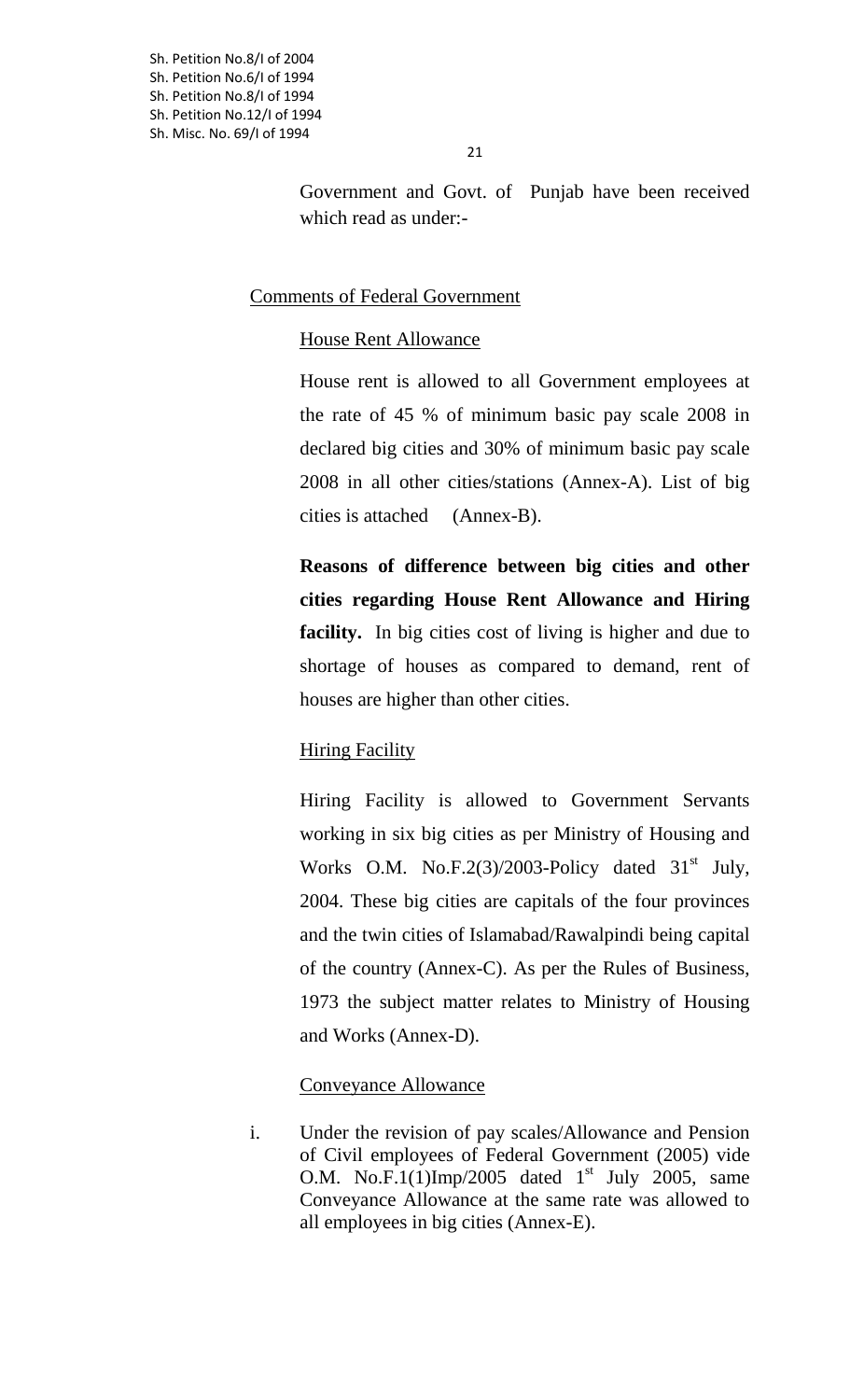- ii. This Allowance is allowed to all government servants irrespective of Gender and marital status at all stations/cities, excluding those who are allowed monetized value of Transport facility, w.e.f. 1<sup>st</sup> July, 2011 (Annex-A).
- iii. Conveyance Allowance is not allowed during leave period of an employee vide Finance Division U.O. No.454-Imp/77 dated 09.07.1977 (Annex-F).

## Comments of Govt. of Punjab

- "\* House Rent Allowance is not admissible to both the husband and wife being government servants where either of the husband/wife has been provided with government accommodation.
- \* There is no bar on admissibility of Conveyance Allowance to married government servants where his/her spouse has been provided with government conveyance.
- \* In case of an official who is working in Punjab, but is not the employee of the Government of the Punjab, i.e. an official on deputation is also not eligible for the grant of House Rent Allowance as per Notification No.FD.SR.I.9- 8/80 dated 9.10.1991.

It is further observed that:

- \* Government policies, rules & regulations including the house rent policy are non-discriminatory in nature and do not carry any gender bias as these are equally applicable to all civil servants.
- \* Official residential accommodation is in fact a subsidy provided to a civil servant and his/her spouse by the Government. Moreover, House Rent Allowance is a compensatory allowance, which is allowed in lieu of Government accommodation. If either of the husband and wife is provided a government accommodation and they are residing together, then both are compensated and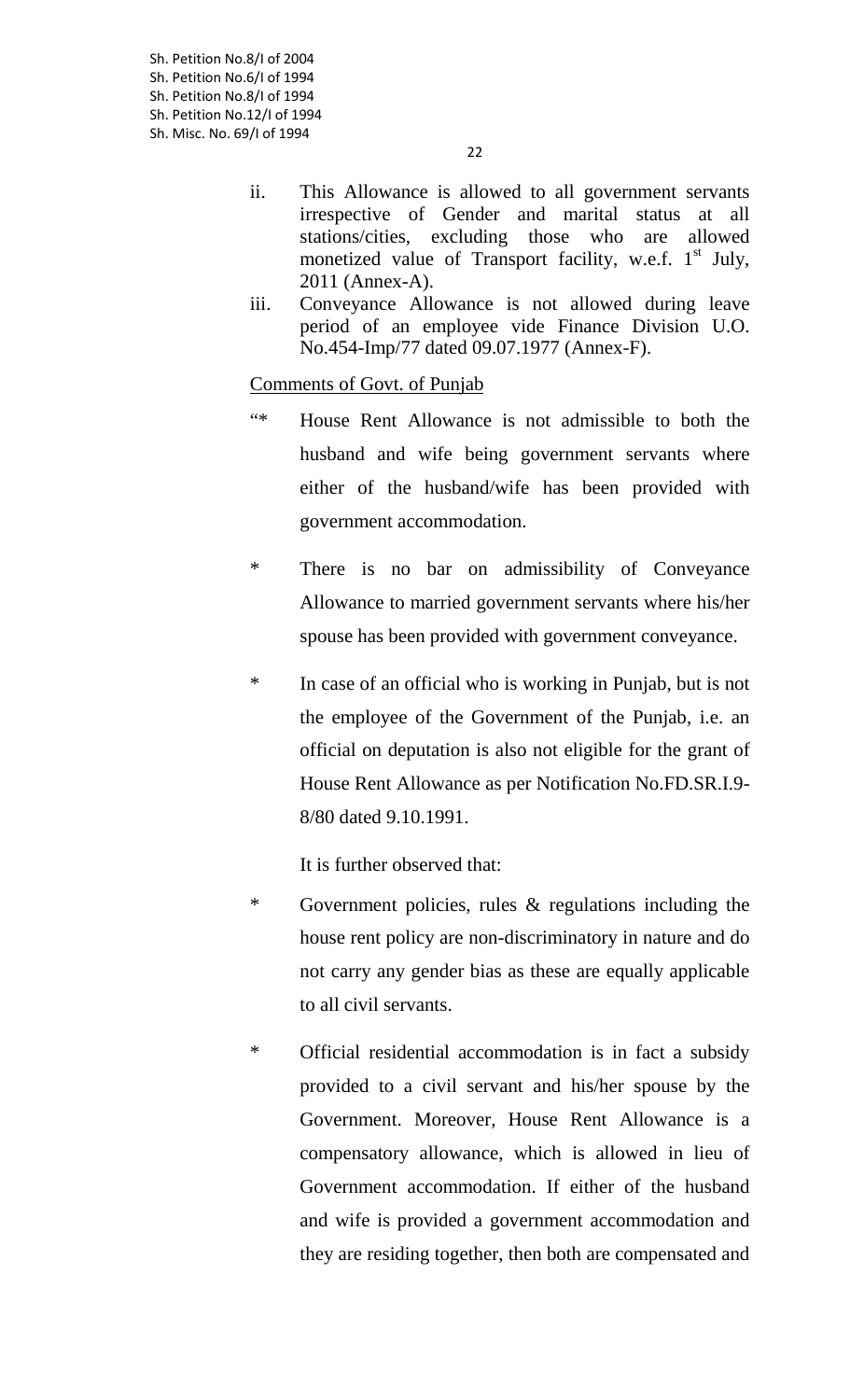23

there is no question of allowing compensatory allowance in the shape of House Rent Allowance to either of them as per considered policy of the Government realizing both live in an official residence.

\* Furthermore, the notification regarding non-admissibility of House Rent Allowance to both the husband and wife in case of allotment of government accommodation to either of them, in case both are living together, was adopted by the Punjab Government following the instructions of Federal Government."

8. The KPK Government has filed the following remarks on

25.09.2012, while adopting again the above comments mentioned at paras

(d,e & f):-

- "i. That the Government of Khyber Pakhtunkhwa has already filed para-wise comments before the Hon'ble Federal Shariat Court, Islamabad in Shariat Petition No. 6/I of 1994, 8/I of 1994 and No. 12/I of 1994 wherein it has been categorically clarified that all the Notifications/orders of this Provincial Government in respect of grant of House Rent Allowance/Conveyance Allowance and deductions thereto from the spouses, serving the Provincial Government of Khyber Pakhtunkhwa at one and the same station of duty were issued strictly in line with Federal Government Policy on the issues in question. (Copies enclosed Annexure-I,II & III).
- ii. That all such Notifications/Orders issued by Federal Government as well as this Provincial Government still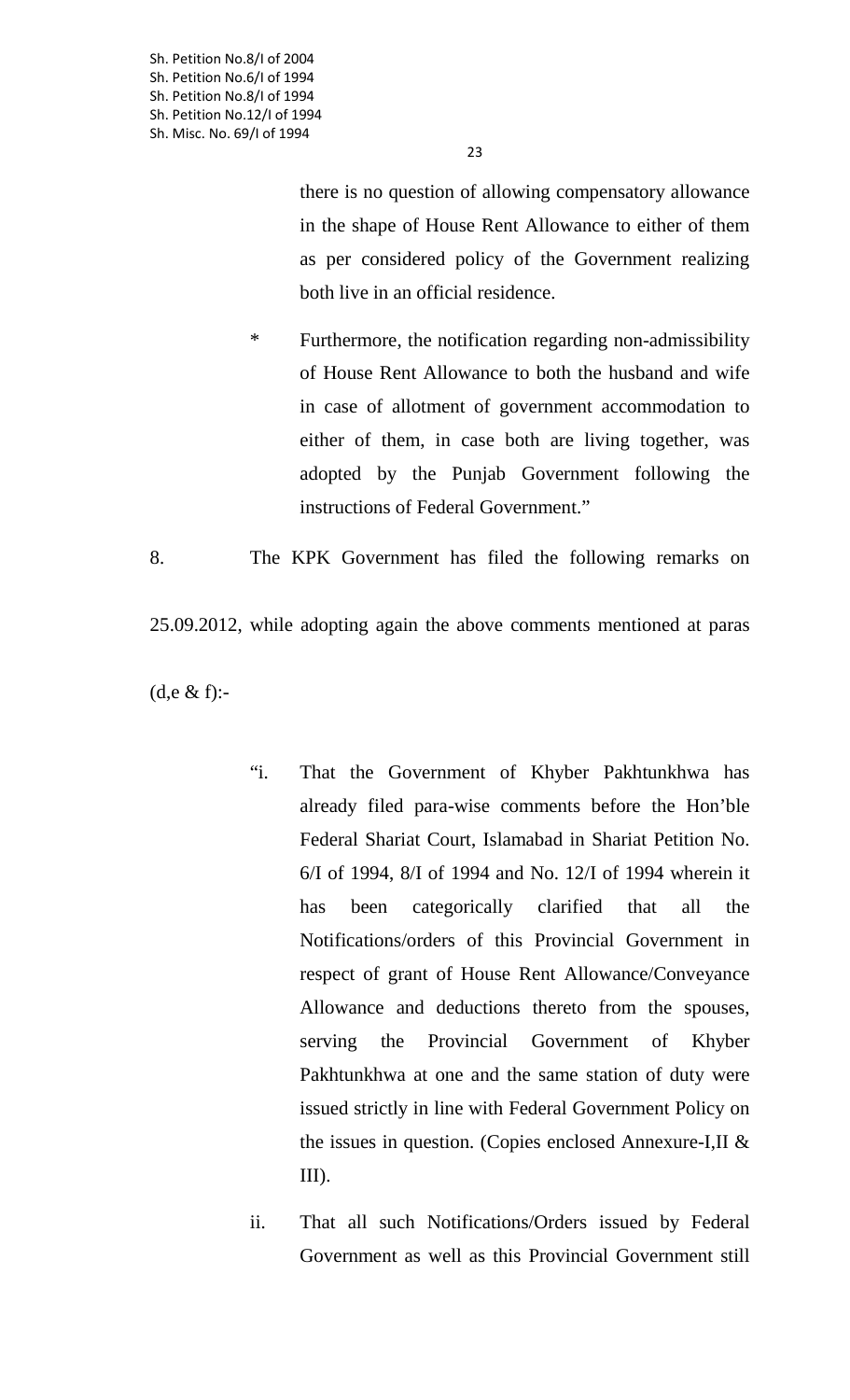Sh. Petition No.8/I of 2004 Sh. Petition No.6/I of 1994 Sh. Petition No.8/I of 1994 Sh. Petition No.12/I of 1994 Sh. Misc. No. 69/I of 1994

> hold good and do not require any amendment as the same are in consonance with Injunctions of Islam, hence can not be termed repugnant to the Quraan and Sunnah for the simple reason that all Government employees who joint civil service are legally bound to abide by the rules/regulations issued by the Federal/Provincial Government from time to time with regard to Terms & Conditions of Civil Servants.

iii. Copies of all relevant Notifications/orders of Federal/This Provincial Government which are still intact are again sent herewith vide Annexure IV, V & VI.

In view of the above it is humbly prayed that there is no role of this Province in issuance of the relevant letters/policies of the Federal Government. Hence the comments already filed by this Province (Annexure-I,II,III) may please be considered as Ist and last."

9. We have heard learned counsel for the parties and have also

perused the record containing the comments submitted by the Federal Government and Provincial Governments of Balochistan, KPK, Punjab and Sindh.

10. Learned counsel for the petitioner Professor Kazim Hussain vehemently contended that the entitlement of house rent is not a bounty but it is a substantive right of the Government employees. He submitted that:

\* No one can be deprived of his basic right;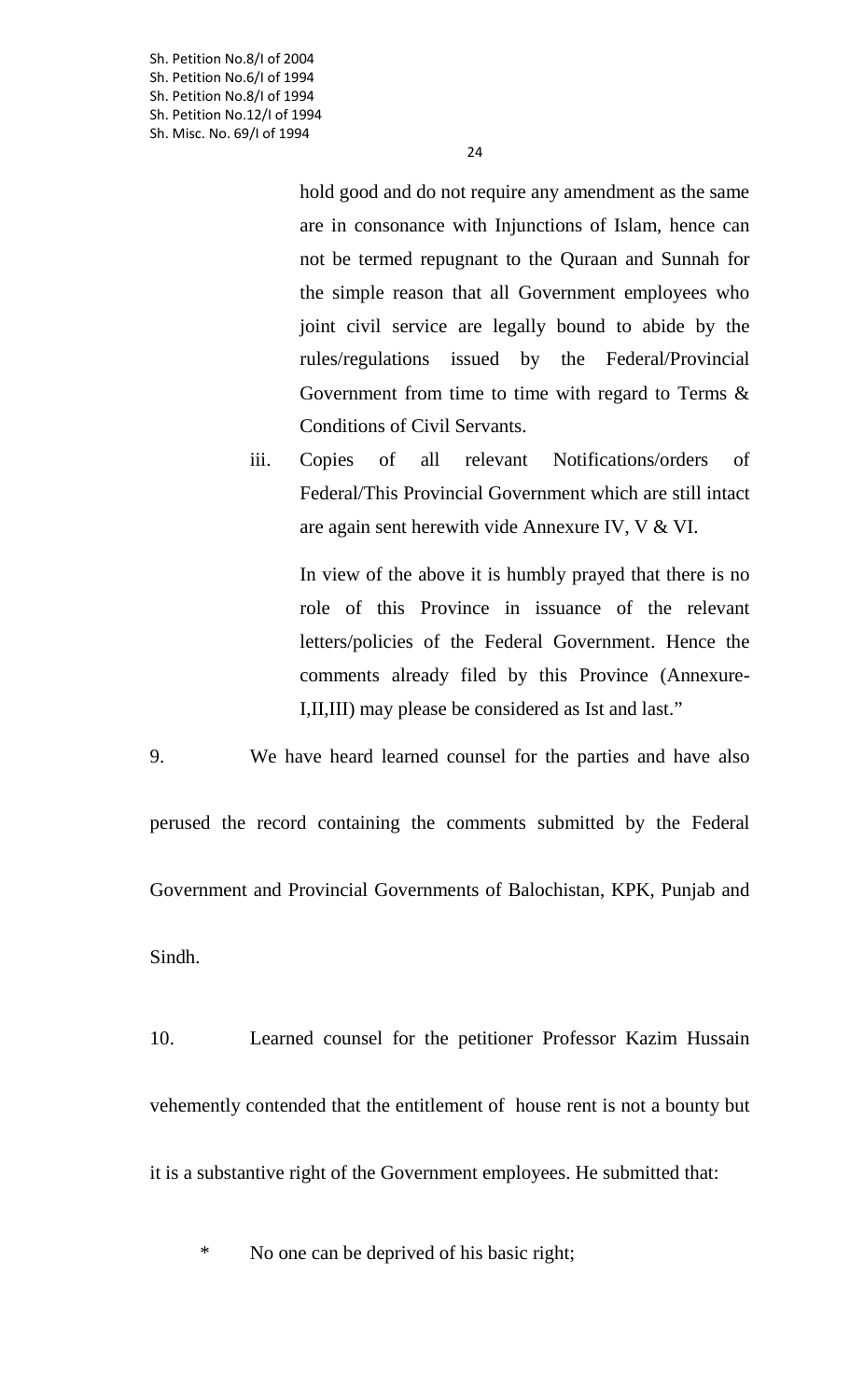- \* The married Government employees though husband and wife are two separate individuals, having their own personal rights;
- \* The position emerging from the impugned memo is that double rent of one and the same house allotted by the Government is deducted and this is a grave injustice.
- \* Since both the husband and wife are entitled to separate conveyance allowance, they should also entitled to the house rent as well.

11. Learned counsel on behalf of the Federation supporting the impugned memo submitted that both husband and wife live in the same house provided by the Government and as such should not be entitled to the house rent. He added that the memo is applicable in only six specified cities while the cities other than those are not subject to this memo.

- 12. Learned Assistant Advocate General Punjab submitted that he has submitted comments which are self explanatory and comprehensive.
- 13. Learned counsel on behalf of Government of Balochistan also submitted that the husband and wife living together in the same house could not be entitled to a separate house rent.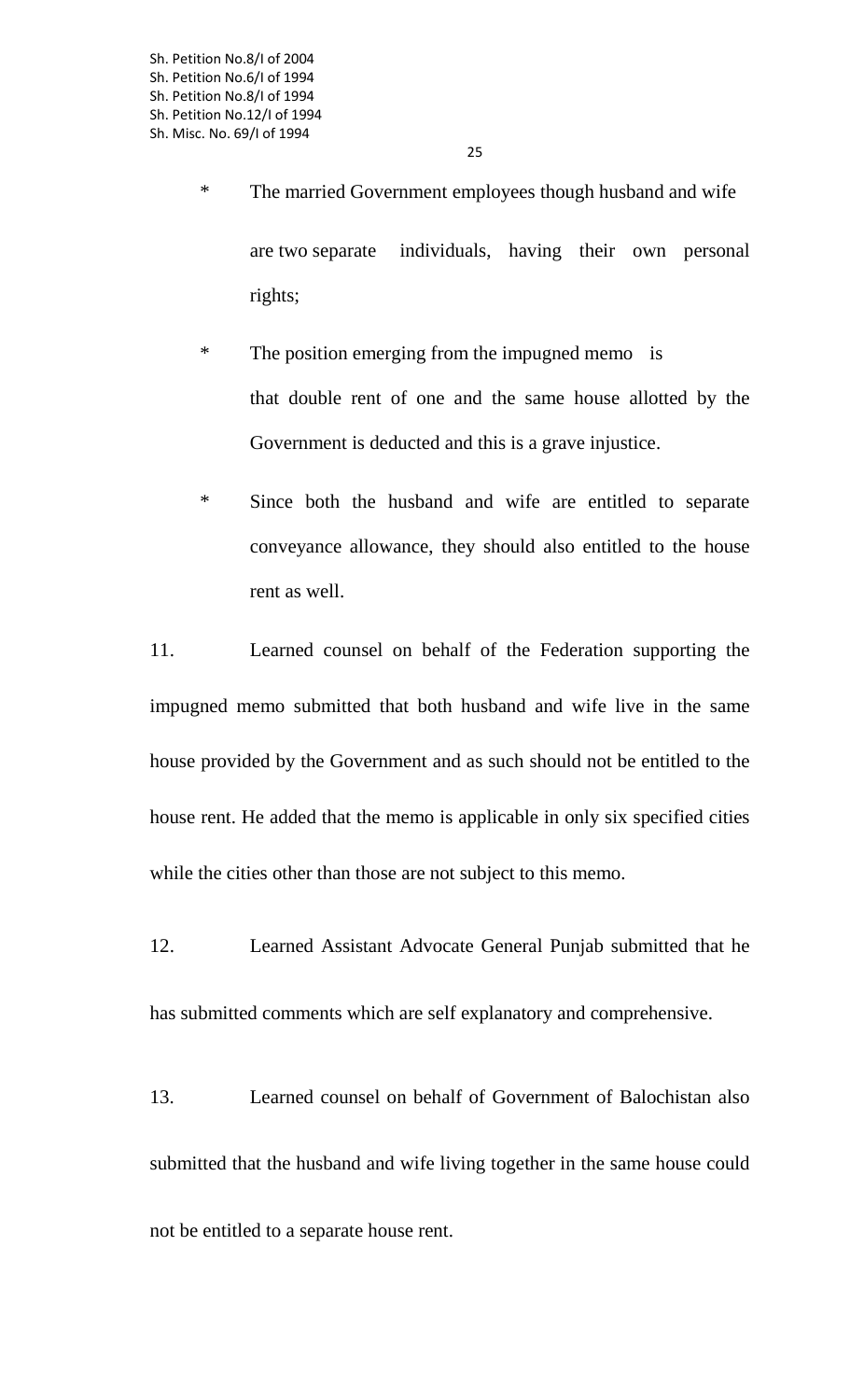14. Learned counsel appearing on behalf of Khyber Pakhtoon Khwa and Sindh shared the same view. The comments submitted by them are already reproduced hereinabove.

15. We have given our anxious consideration to the points raised by the learned counsel for the parties and have gone through the impugned memo.

16. Before dealing with the question raised by the petitioners, it is pertinent to point out that one of the functions of this Court, as specifically referred to in Article 203D(1), is to examine and decide the question whether or not any law or provision of law is repugnant to the Injunctions of Islam as laid down in the Holy Quraan and the Sunnah of the Holy Prophet

( **وسلم وآله عليه الله صلى**( . In this connection it is obvious that the jurisdiction of this Court while dealing with the examination and subsequent decision about repugnancy or otherwise of any law or provision of law is different from the one exercised by Wafaqi Mohtasib or Federal Service Tribunal, whose decisions have been relied upon by the counsel representing the State. The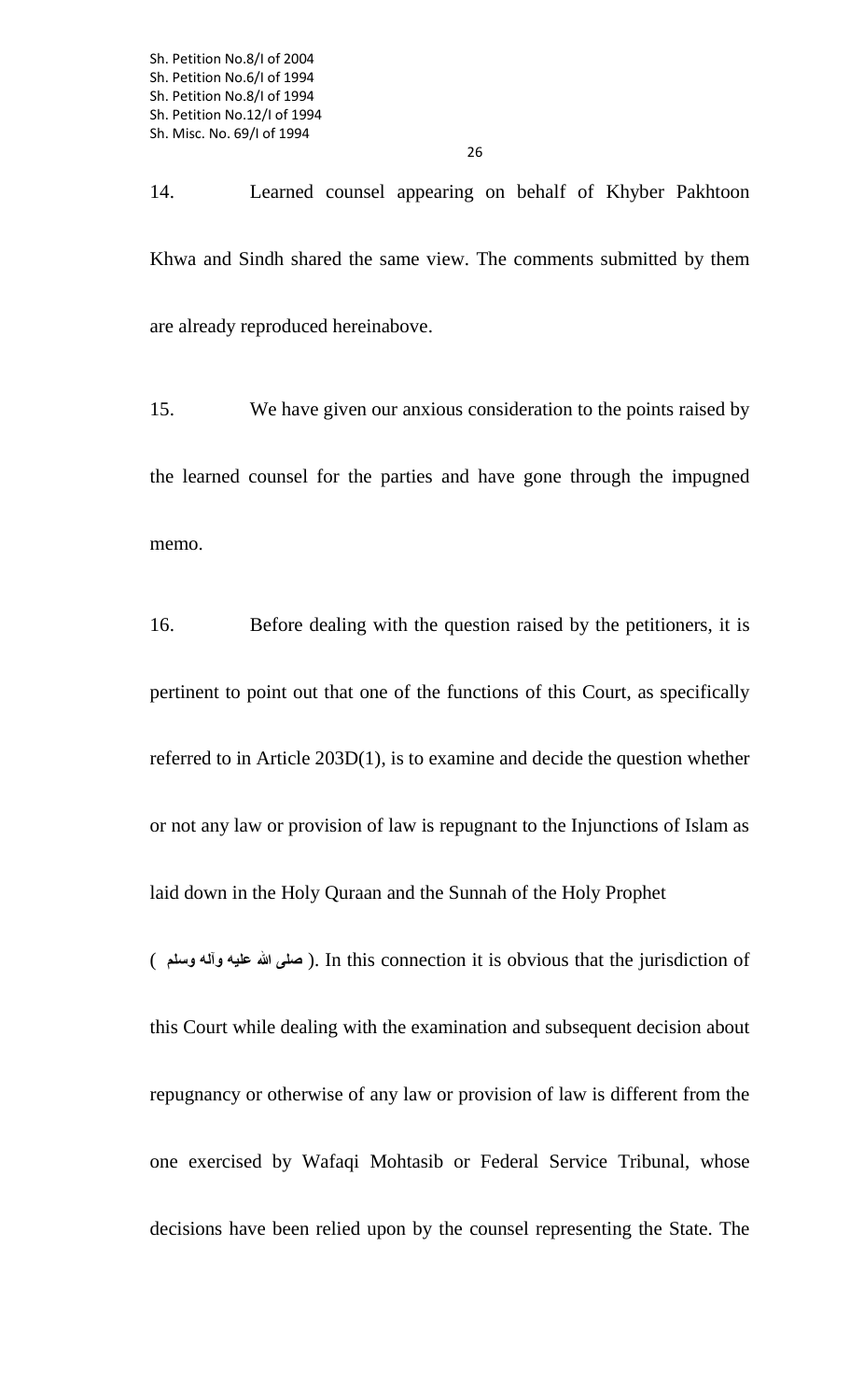jurisdiction conferred on this Court by the Constitution is confined only to the Injunctions of Islam as contained in the Holy Quraan and Sunnah of the Holy Prophet ( **وسلم وآله عليه الله صلى** ( and no other consideration or extraneous circumstance could have any bearing on its judgments in Shariat Petitions. Therefore any reference to the decisions of Wafaqi Mohtasib or Federal Service Tribunal would not be relevant.

17. Keeping in view the above constitutional position, now we would like to refer to some Quranic Verses which clearly show that one of the principles which is the hallmark of Islamic injunctions is the principle of equality before law and equal protection of law for all people, irrespective of their gender, colour or creed. The guidelines provided by the Holy Quraan and Sunnah of the Holy Prophet ( **وسلم وآله عليه الله صلى** ( are replete with such Injunctions.

18. To quote, one verse mentioned in the Holy Quran is as follows:

"O mankind! We have created you from a male and a female"  $(4:1)$ .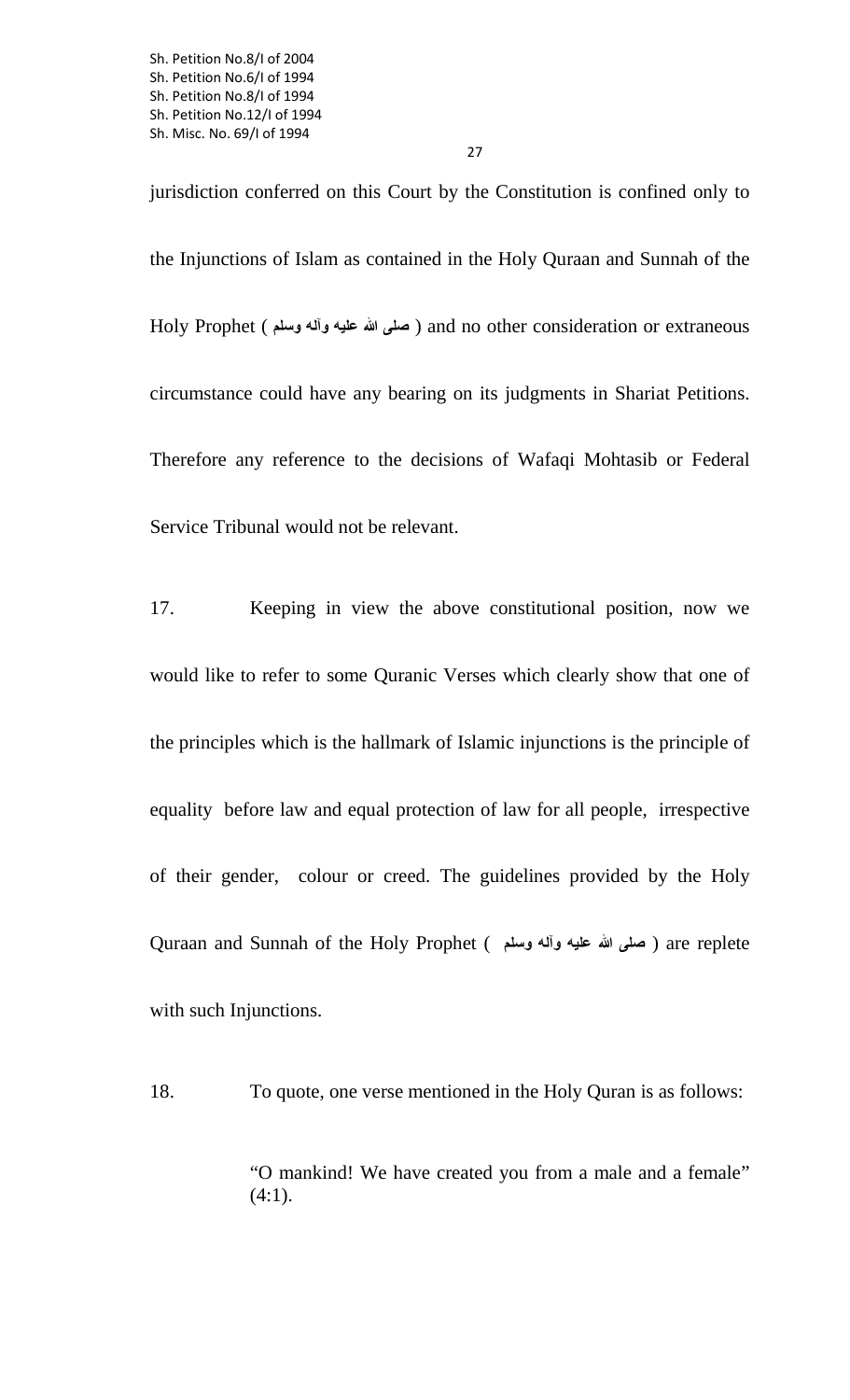This clearly means that all human beings have only one common origin. They are descendents of one and the same grand parents and the differences in colour, race, tribe etc., which are only incidental, are designed by Almighty Allah just for mutual introduction and recognition. The only criteria laid down for determination of their interse superiority will be on the basis of their piety, nobility and quality of deeds. (49:13). That's why, Islam has emphasized again and again that people must remain careful of their duty to their Lord who created them from a single soul. He created its mate therefrom and from both of them spread abroad multitude men and women throughout the whole world (4:1).

19. There are several traditions of the Holy Prophet**وسلم) وآله عليه الله صلى** ( in support of this proposition. The Holy Prophet (**وسلم) وآله عليه الله صلى** ( on one occasion said:

الناس سواسية كاسنان المشط

 "People are like the teeth of a comb" (Address at the last Hajj i.e. Hijjatulwida)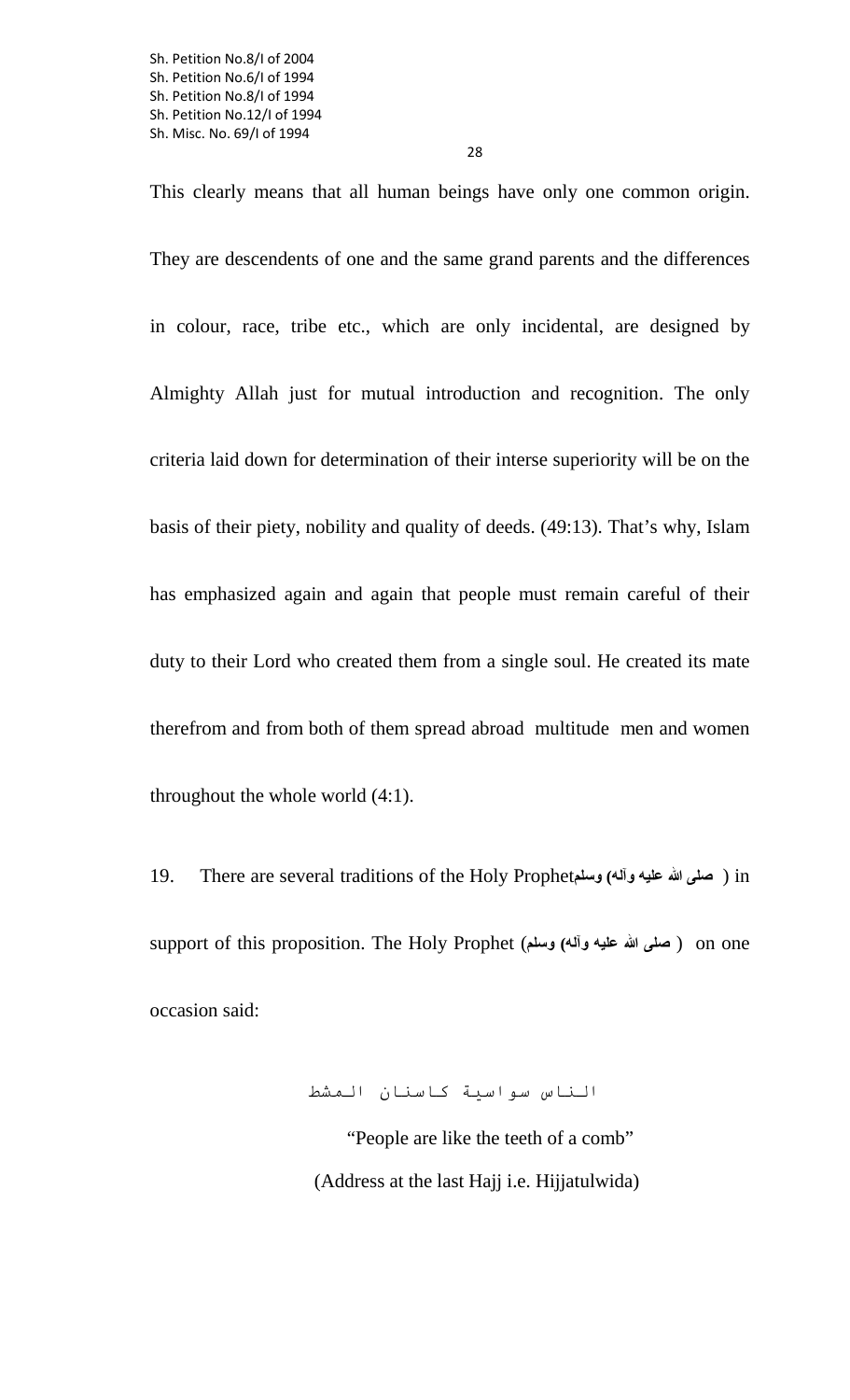Sh. Petition No.8/I of 2004 Sh. Petition No.6/I of 1994 Sh. Petition No.8/I of 1994 Sh. Petition No.12/I of 1994 Sh. Misc. No. 69/I of 1994

29

This simile is very apt since it exemplifies complete unity and equality between the people. Continuing his address on the occasion of *Hijjat-ul-Widaa,* the Holy Prophet ( **وسلم وآله عليه الله صلى** ( further added:

لافضل لعربي علي أعجمي ولا لأ حمر علي أسود إلا بالتقوي – (مسند احمد ،جلد،5 صفحه 411)

"No Arab has any superiority or excellence over a non-Arab and no red-coloured man has any superiority or excellence over any black coloured man, save in respect of piety and fear of Allah."

In Sahih Muslim this Hadees is reported in the following words:-

ألالافضل لعربی علی أعجمی ولالعجمی علی عربی ولا لأحمرعلی اسودولالأِسود علی أحمر اِلابالتقوى-(مسند احمد،جلد ،5 صفحه (411

"No Arab has any superiority over a non-Arab, nor any non-Arab over an Arab nor any white man over a black man, nor a black man over a white man, save in respect of piety and fear of Allah."

This fraternity and equality is all pervading and is not only a matter of form but is indeed a matter of substance. It emphasises equality before law and equal protection of law. In this respect, Sharia does not make any distinction between the citizens of an Islamic State. Here we find no concept of discrimination in the administration of justice between one person and another on any basis. In social and legal perspectives, no human being can be denied or deprived of any fundamental right, nor any juridical right can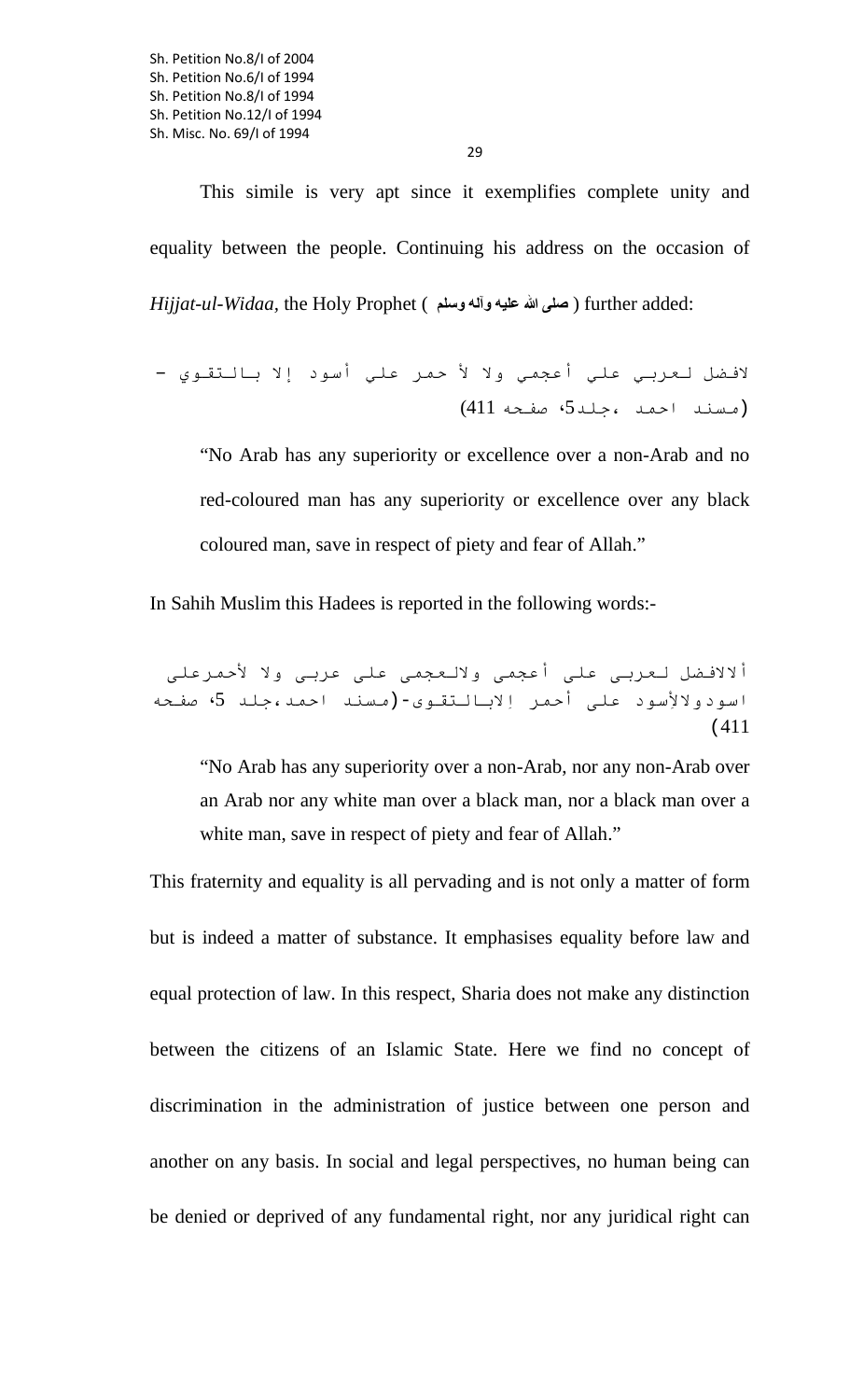be reserved for any particular group on the external consideration of his wealth, status caste or colour or any other ground. It clearly shows that equality before law and equal protection of law is the cardinal principle which runs like a golden chord in all Injunctions of Islam.

20. While dealing with the public at large, therefore, the Holy Quraan has laid great emphasis on fair transparent administration of full justice, as is evident from the following Verses of the Holy Quran:-

وَاُمِرْتُ ِ لاَعْدَِل َ بيْنَكُمْۭ

\* And I have been ordered to do justice among you.(42:15)

اِنَّ اٰللَّه بَـاْمُـرُ بِـالْـعَـٰدْلِ وَالْاِحْسَانِ

\* God commands justice, and gracious dealings (to all people). (16:90)

وَاَوْفُوا ْالكَيْلَ وَ ْالمِيْ َ زَان بِ ْالقِسْط-

\* Give measure and weigh with full justice. (6:152)

فَاَوْفُ ْ وا الكَيْلَ وَ ْالمِيْ َ زَان وََلا َ تبْخَسُواالنَّاسَ اَشْـيَاَۗءُهم

\* Give just measure and weight. Do not withhold from the people the things that are their due.(7:85)

.<br>وَاَوْفُـوا الْـكَيْلَ اِذَا كِلْتُمْ وَزِنُـوْا بِالْقِسْطَاسِ الْـمُسْتَـــقِيْمِ ذِٰلكَ خَيْرٌ وَّاَحْسَنُ َ تاْوِْيلا-ً

\* Give full measure when you measure and weigh with a balance that is straight. That is most fitting and most advantageous in the final determination. (17:35)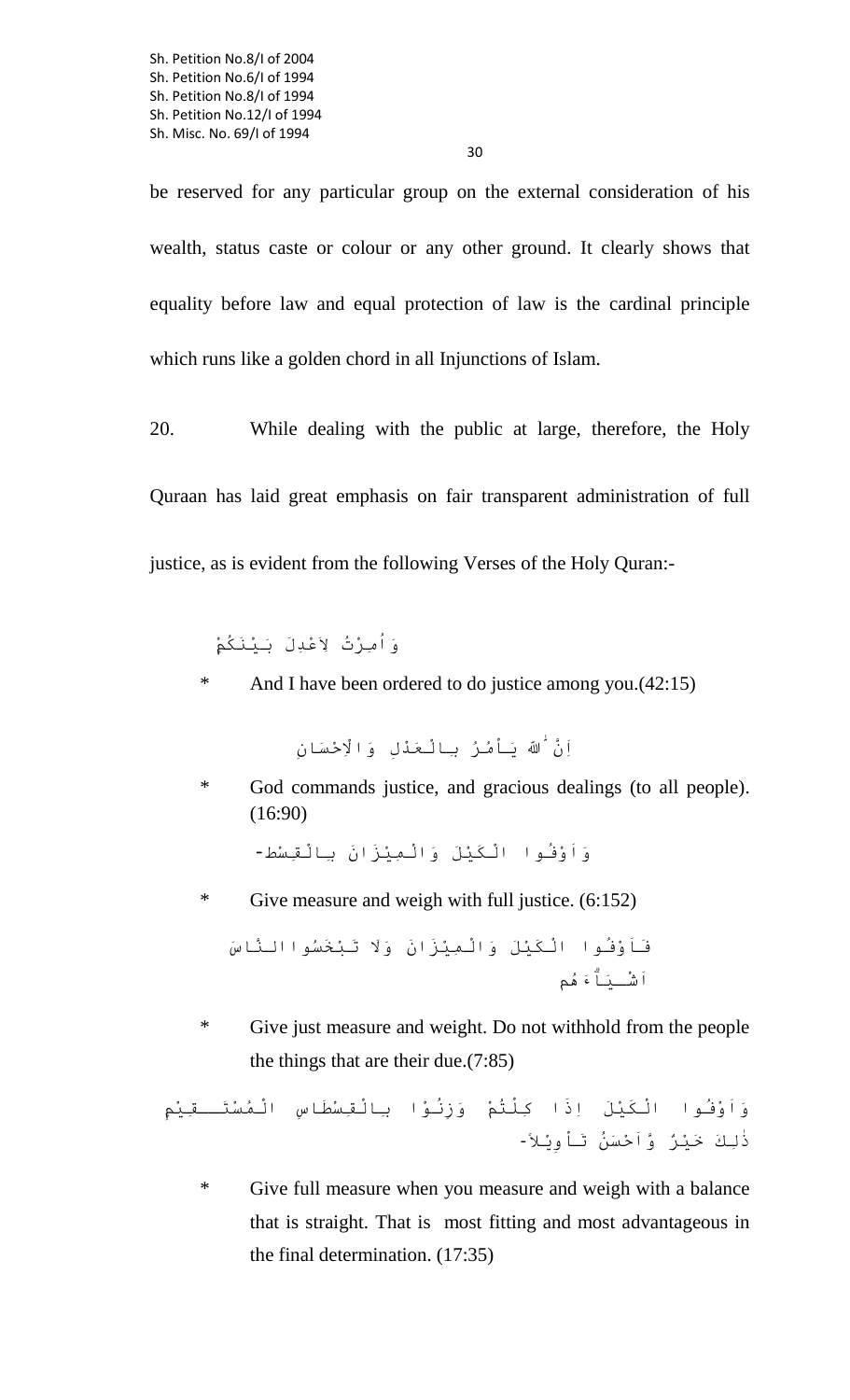وَزِنُوْا بِالْقِسْطَاسِ الْمُسْـتَقِيْم-ِ اَوْفُوا الْكَيْلَ وَلَا تَكُوْنُوْا مِنَ ْالمُخْسِرِْين-َ

\* Give just measure and cause no loss to others by fraud. Weigh with scales true and upright. And withhold not things justly due to men. (26:181-182)

وَاَقِيْمُوا الْوَزْنَ بِالْقِسْطِ وَلَا تُخْسِرُوا الْمِيْزَانَ-

\* Establish weight with justice and fall not short in the balance. (55:9)

َلقَْد اَرْسَْلنَا رُسَُلنَا بِ ْالبَيِّنٰتِ وَاَْن ْزَلنَ َ ا معَُهمُ ْ الكِتٰبَ وَ ْالمِيْ َ زَان ِ ليَقُوْمَ النَّاسُ بِ ْالقِسْطِ ۚ

\* We sent aforetime our apostles with Clear Signs and sent down with them The Book and the Balance (Of Right and Wrong), that men shall stand firm in justice.(57**:**25)

فَلِٰذِلكَ فَ ْادعُ ۚ وَاسْتَقِمْ كَمَٓا اُمِرْتَ ۚ وََلا َ تتَّبِعْ اَْهوَاَۗءُهمْ ۭ وَقُلْ اَٰمنْتُ بِمَٓا اَْن َزَل اّٰ ُ مِنْ كِتٰبٍ ۚ وَاُمِرْتُ بكُمْ َ ۭ لنَٓا اَعْمَ ُالنَا وََلكُمْ بنَا وَرَُّ عْدِلَ بعْدِلَ ب يْنَكُمْ ۭ هلل اّٰيْنَكُمْ ۭ هللُ رَُّ اَعْمَ ُالكُمْۭ َلا حُجََّة َ بيْنَ وَبَيْنَكُمْ ۭ هلل اّٰ وَبَيْنَكُمْ ۭ هللَ ُ يجْمَعُ َ بيْنَنَا ۚ وَاَِليْهِ ْ المَصِيْرُ -

\* Call (them to the faith) and stand steadfast as you are commanded, nor follow their vain desires but say: "I believe in the Book which Allah has sent down; and I am commanded to judge justly between you. Allah is our Lord and your Lord. For us (Is the responsibility for) Our deeds, and for you, for your deeds. There is no contention between us and you. Allah will bring us together, and to Him is (Our) final goal. (42: 15)

يَه َّ ا الذِْينَ اَٰمنُوْا كُوُْنوْا قَوّٰمِيْنَ بِ ْالقِسْطِ شَُهَداَۗء اللهِّٰ ِ ٰيٓاَُّ وََلوْ عَٰل اِْن َّ يكُنْ ٓي اَْنفُسِكُمْ اَوِ ْ الوَ ِالَدْينِ وَ ْالاَقْرَبِيْنَۚ غَنِي�ا اَوْ فَقِيْرًا فَااللهّٰ ُ اَوْٰلى بِهِمَا ۣ فََلا َ تتَّبِعُوا هَوٰٓى اَنْ تَعْدِلُوْا ۚ وَاِنْ تَلْوٓٗااَوْ تُعْرِضُوهَوٰٓى اَنْ تَعْدِلُوْا ۚ وَاِنْ تَلْوٓٗا اَوْ تُعْرِضُوْ ا فَاِنَّ هلا فَاِنَّ ه اّٰ َ كَ َان بِمَ َ ا تعْمَُلوَْن خَبِيْرًا-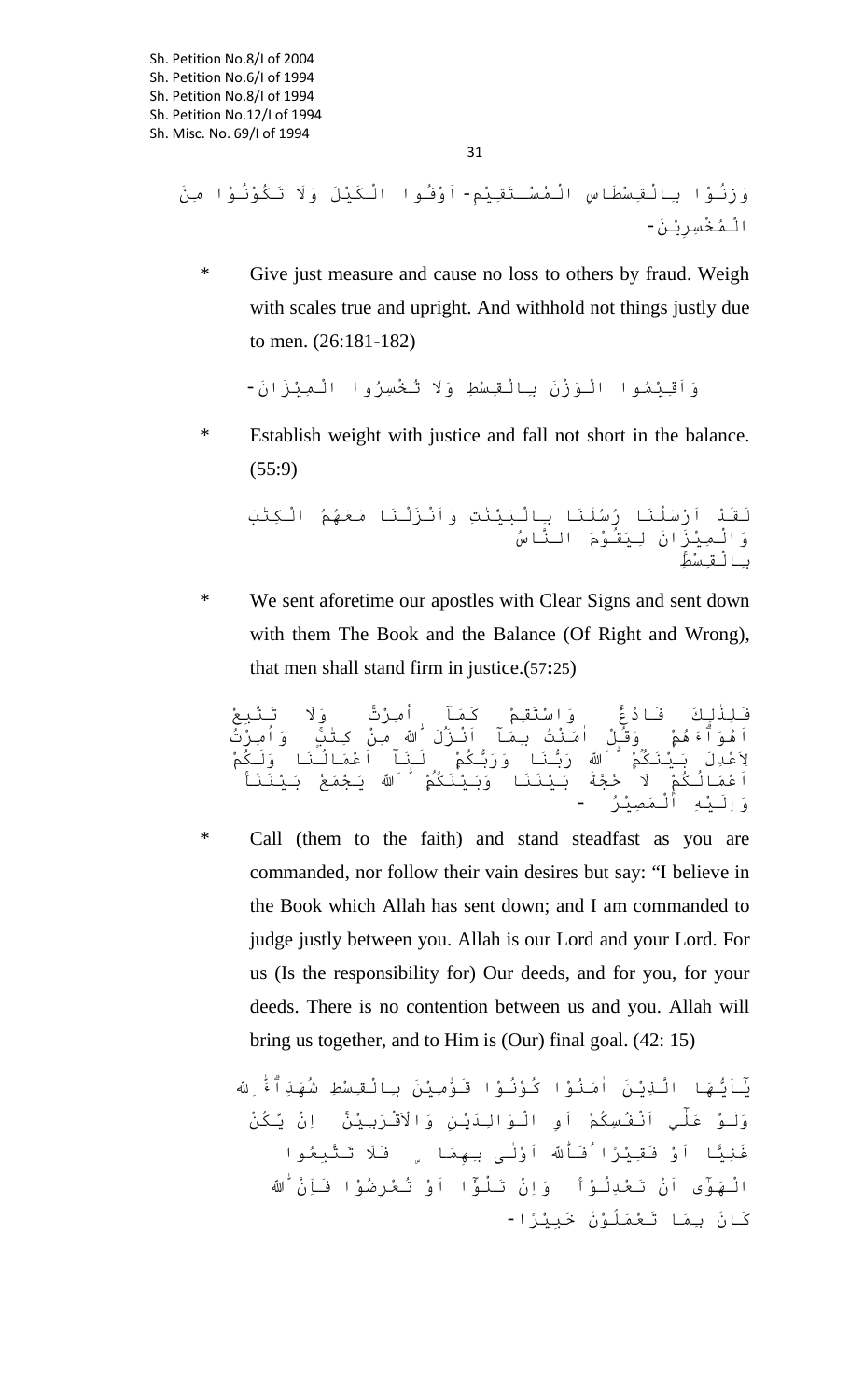Sh. Petition No.8/I of 2004 Sh. Petition No.6/I of 1994 Sh. Petition No.8/I of 1994 Sh. Petition No.12/I of 1994 Sh. Misc. No. 69/I of 1994

> \* O ye who believe! Stand out firmly for justice, as witnesses to Allah, even as against yourselves, or your parents, or your kin, and whether it be (against) rich or poor for Allah can best protect both. Follow not the lusts (Of your hearts), lest ye swerve, and if you distort (justice), or decline to do justice, verily Allah is well-acquainted with all that you do. (4:135)

يَه َّ ا الذِْينَ اَٰمنُوْا كُوُْنوْا قَوّٰمِيْن اللهَِّٰ ِ شَُهَداَۗء بِ ْالقِسْطِ ۡ وََلا ٰيٓاَُّ َيجْرَِمنَّكُمْ شَنَاُٰن قَوْمٍ عَٰل ِللتَّقْوٰى ۡ ٓي اََّلا َ تعْدُِلوْا ۭ اِعْدُِلوْ ُ ا ۣ هوَ اَقْرَبُ ُوا هللاَّٰ ۭاِنَّ ههللاَّٰ ۭاِنَّ ه اّٰ َ خَبِيْرٌ بِمَ َ ا تعْمَُلوَْن-

\* O ye who believe! Stand out firmly for Allah, as witnesses to fair dealing, and let not the hatred of others make you swerve to wrong and depart from justice. Be just' that; is next to piety: and fear Allah, for Allah is well-acquainted with all that you do.( 5:8)

<sup>د</sup> ْ وا الاَٰمنٰتِ اِٰلٓ ى اَْهلَِها ۙ وَاِذَا حَكَمْتُمْ َّ هلَّ ه اّٰ َ َ ياُْمرُكُمْ اَْن ُ تؤَُّ اَْن مُوْ ا بِالْعَدْلِ ۭ اِنَّ هللاَّٰ نِعِمَّا يَعِظُكُ مْ بِهٖ ۭ اِنَّ هلاِنَّ ه اّٰ َ كَ َان َبيْنَ النَّاسِ سَمِيْعًۢ َ ا بصِيْرًا -

\* Allah certainly command you to render back your trust to those to whom they are due; and when you judge between man and man, that you judge with justice; verily how excellent is the teaching which He giveth you! for Allah is He Who hears And sees all things.(58:4).

These Verses ordain that the rulers must enjoin what is right and forbid what

is wrong and, while deciding matters between people, remain absolutely just and fair. Even the Holy Prophet ( **وسلم وآله عليه الله صلى**( was asked to judge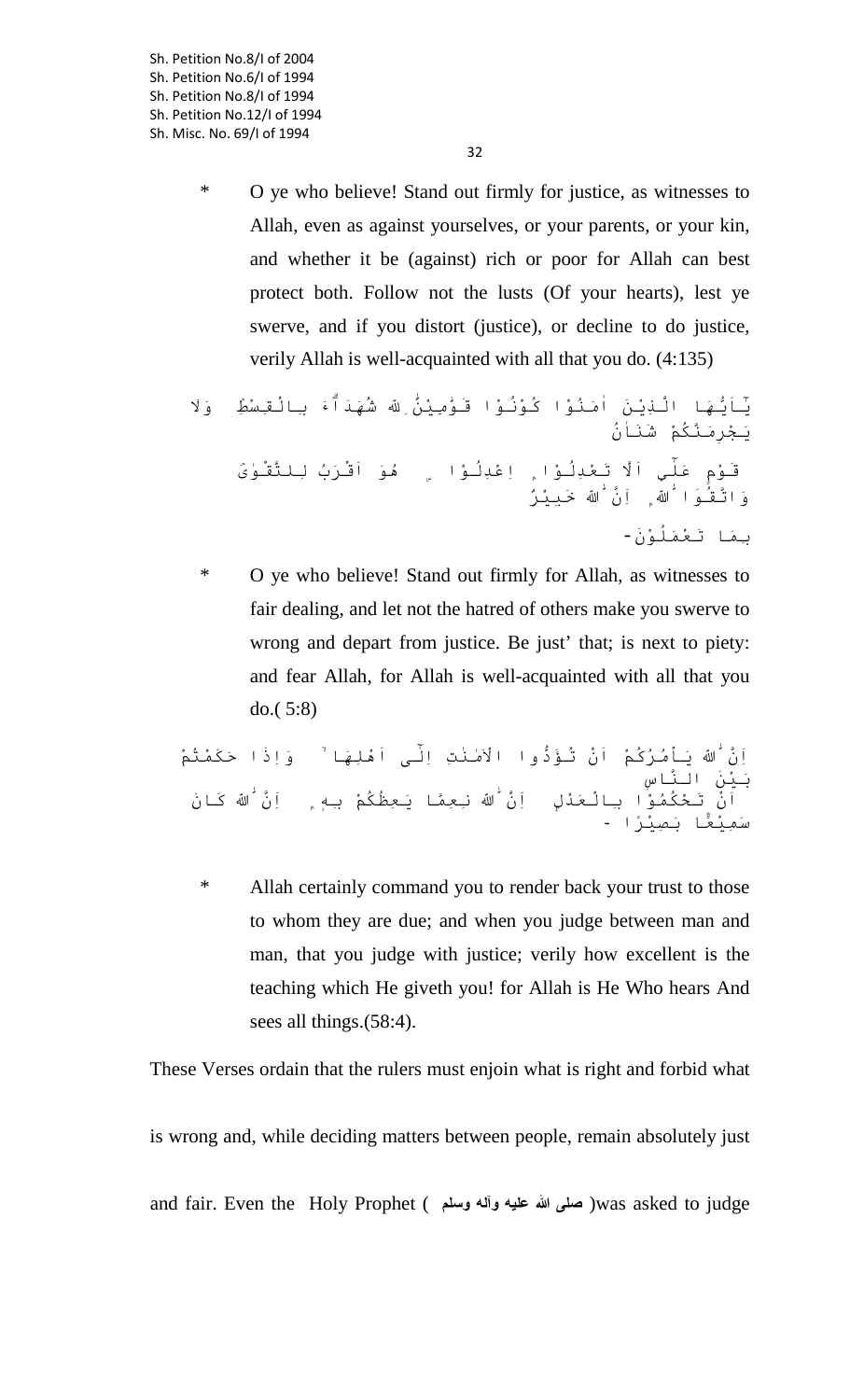between people with complete justice. These verses command all the believers to stand out firmly for justice. The administration and dispensation of justice according to these Verses is mandatory and absolute in terms and not tagged with any other consideration. More over these Verses reiterate again and again that justice is to be done for the sake of Allah. These verses explicitly show that giving just measure and weight is a mandatory duty incumbent upon all. Withholding from the people any thing which is their due right is strictly prohibited and the order is to be followed in letter and spirit otherwise, in case of its violation, it may lead to corruption in the land. This implies that justice is to be imparted in full and any dispute regarding the rights of the people is to be settled amicably and graciously.

21. Now coming to the issue under consideration the following Verses of the Holy Quraan are worth serious consideration:-

ِللرِّجَالِ نَصِيْبٌ ِّ ممَّا اكْتَـسَبُوْا ۭ وَِللنِّسَاِۗء نَصِيْبٌ - (a ِّممَّا اكْتَـسَبْنَ

> "The men are entitled to what they earn and the women to what they earn" (4:32).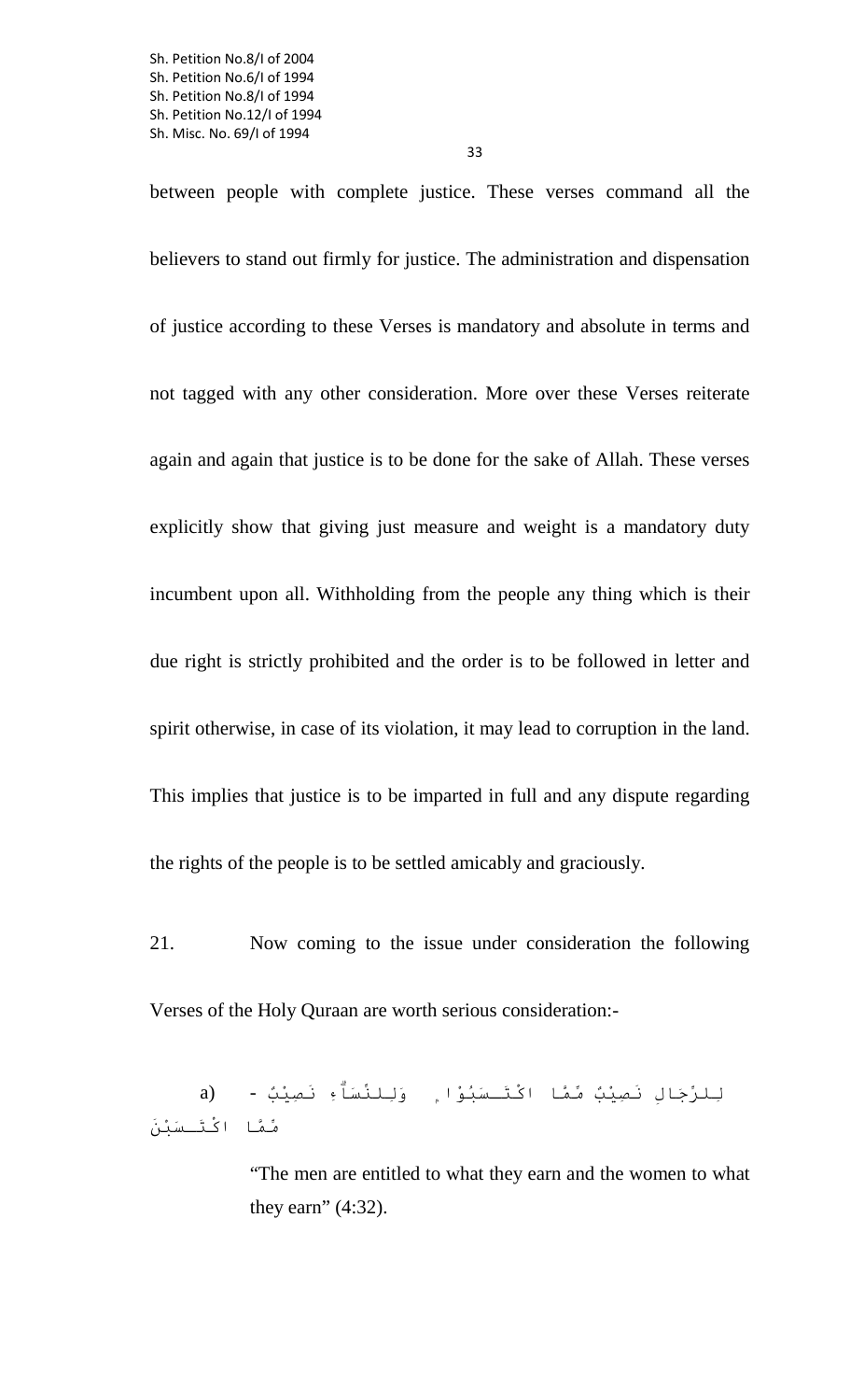34

َلَه َ ا ما كَسَبَتْ وََلكُمْ َّما كَسَبْتُمْ ۚ وََلا ُ تسْ ُ ـــ�ــلوَْن - (b عَمَّا كَانُوْا يَعْمَلُوْنَ

> "For them is what they earned, and for you is what you earned. (2:143).

َنَّ هلَنَّ ه اّٰ َ َ لا ُ يضِيْعُ اَجْرَ ْ المُؤْمِنِيْن- (c

"Allah would not let the reward of the believers be lost".(3:171).

اَِّن َ ا لا ُ نضِيْعُ اَجْرَ َ منْ اَحْسَنَ عَمًَلا- (d

"Of course, we do not waste the reward of those who are good in deeds.(18:30).

وَوُفِّيَتْ كُلُّ نَفْسٍ َّ ما عَمَِلتْ - (e

"And every one will be paid in full for what he did".(39:70)

These Verses clearly confirm the right of earning, owning and possessing by male and female - all in the like manner – and emphasis again and again that no one can be deprived of his/her due share for any reason. Both are equally entitled to their own individual shares on the basis of their services, duties and functions performed by each one. Each one is at par with the other in this respect, without any discrimination. The rights of each one accrued thus in no manner could be infringed, curtailed or diminished.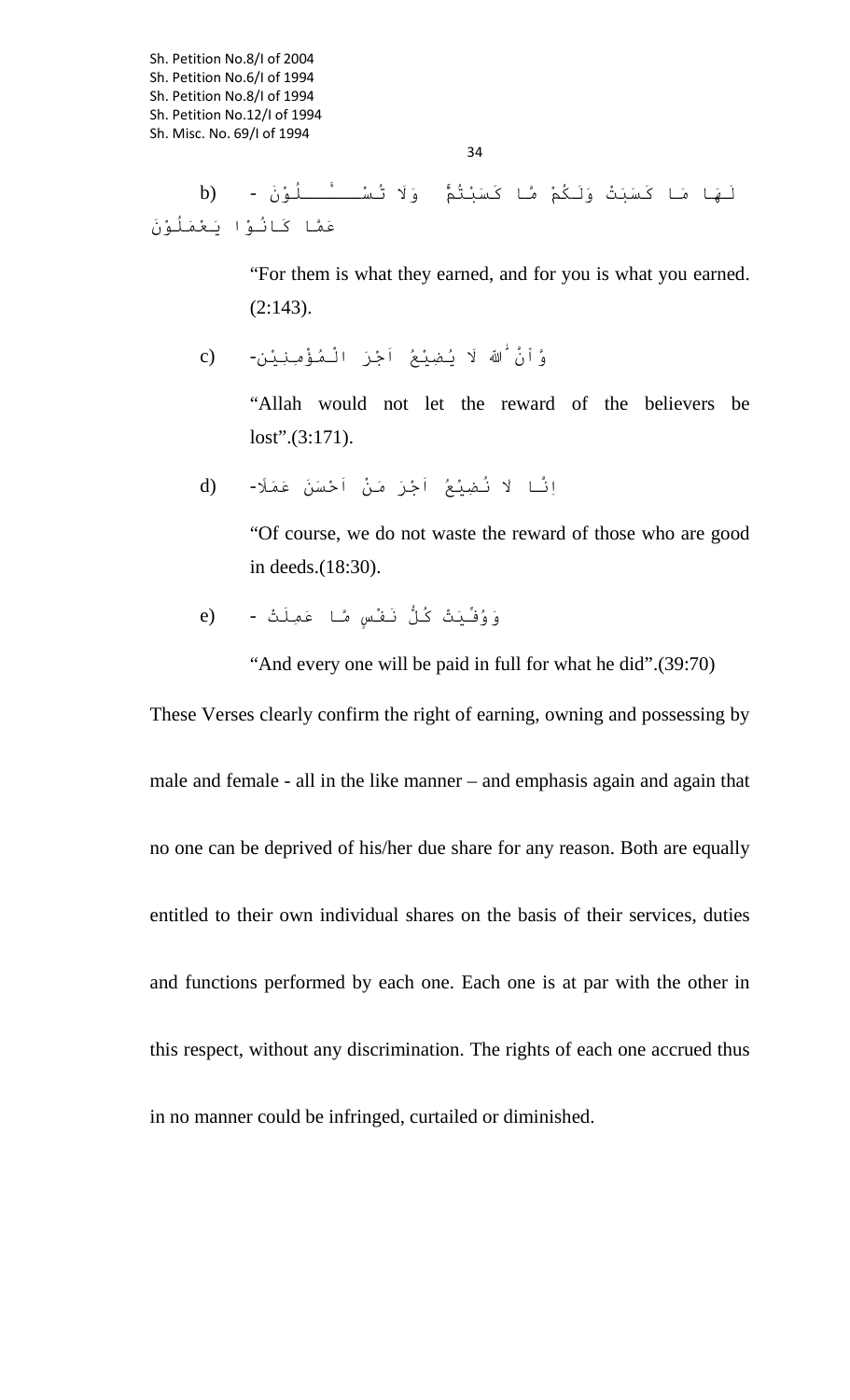35

22. In order to determine the question under dispute the following facts would be relevant for proper consideration. If both the spouses are civil servants:

- a) they perform their official duties separately and independently of each other;
- b) they are entitled to medical allowance, conveyance allowance and other service benefits without any discrimination;
- c) in case their sons/daughters who are also civil servants whether dependent or independent – and reside with them in the same hired/government accommodation they are duly entitled in accordance to the NPS they hold, to all perks/privileges/benefits (including the house rent); and there is no bar that deprives them of this right.
- d) due to shortage of Government accommodation, most of the civil servants do not get appropriate accommodation, commensurate to their entitlement, and they have no option but to accept, on account of forced circumstances, any accommodation, however below their entitlement or which is only according to the entitlement of the one who is in lower scale ( i.e. smaller accommodation).
- e) after getting married the civil servants, like all other people, have increased liabilities and responsibilities which keep on increasing multifold with passage of time, and there seems no reason that just on account of getting married, why should any one of them suffer financial loss or be subjected to a major change in their terms and conditions of service, of which they are not at all made aware at a time when they join the service;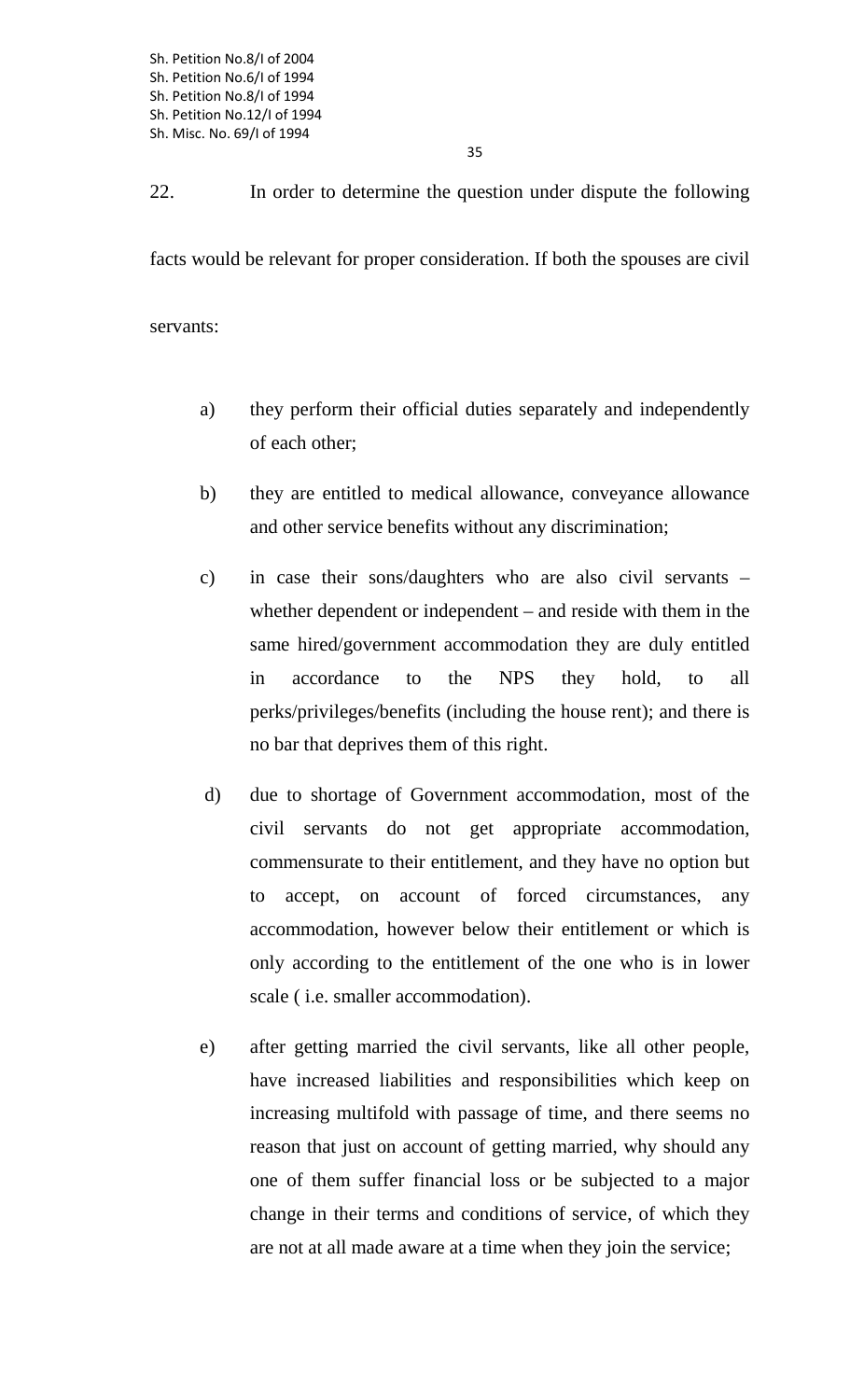f) it is also worth consideration that the position emerging from the impugned OMs shows that house rent of one and the same house, allotted by the Government to one of the spouses, is deducted from both the spouses and, more over, additional 5% as rent charge is also deducted from the allottee. Obviously, the deduction of double house rent for one and the same house appears to be a grave injustice.

23. We have minutely examined the provisions contained in the

impugned OMs/rules, reproduced herein above, and we are of the considered view that these are not in consonance with the injunctions of Islam as contained in the Holy Quran and Sunnah of the Holy Prophet ( **وآله عليه الله صلى وسلم**( . These are also in violation of the provisions contained in Article 25 of the Constitution. We must not lose sight of the fact that OMs/Rules formulated under any Act could never be intended to over rule the specific provisions contained in the Constitution or the injunctions of Islam referred to above. It is also a well-entrenched legal proposition that the rules made in pursuance of a delegated authority must be consistent with the Statute under which they came to be made. The authority is delegated only to the end that the provisions of the Statute may be better carried into effect, and not with the view of neutralizing or contradicting those provisions. The purpose of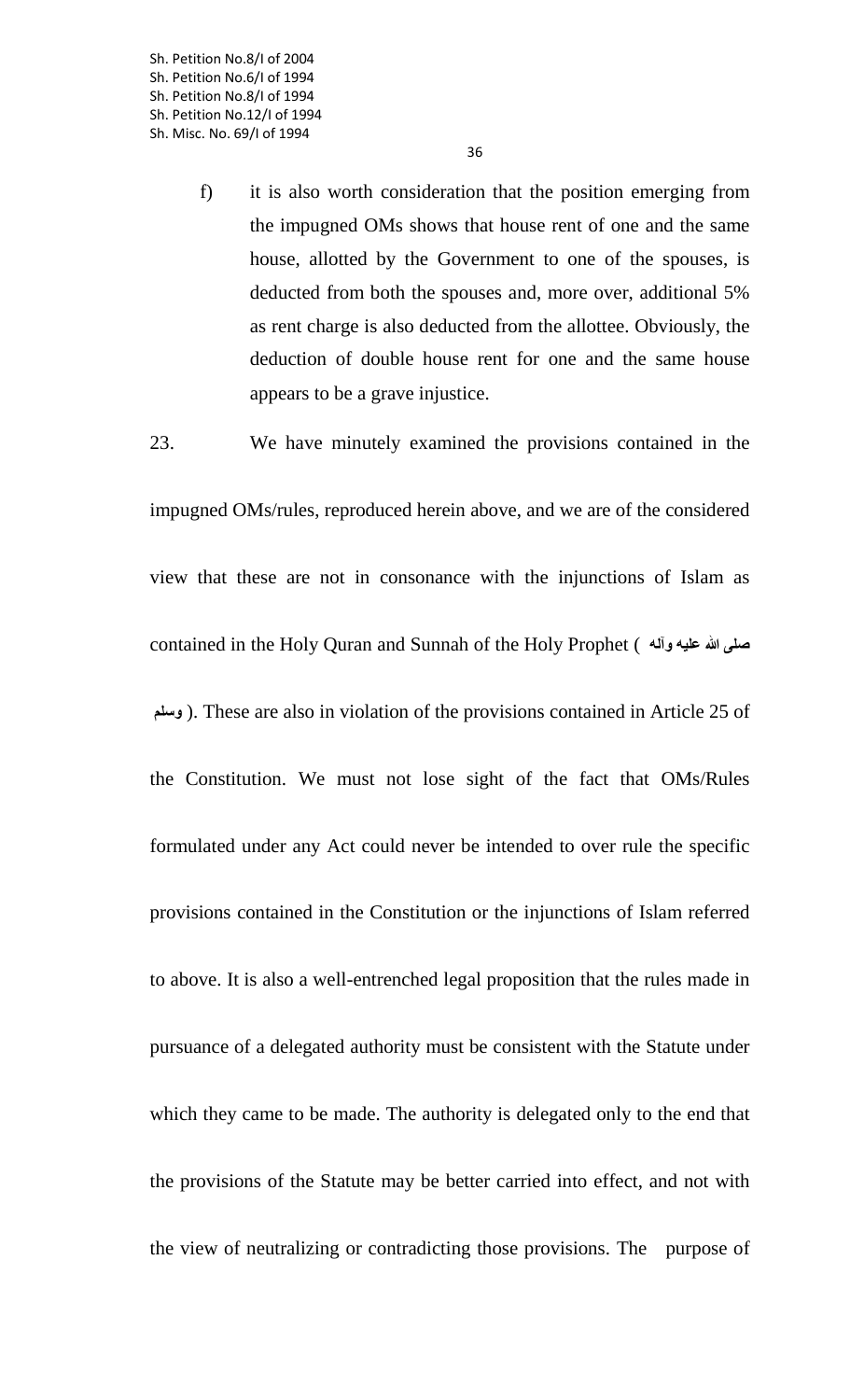framing the OMs/Rules is just to facilitate and provide for procedural matters which are subsidiary to the provisions of the Act itself. By now it is a well recognized principle of the interpretation of Statutes that if the rules framed under the statutes, or bye-laws framed under the rules, are in excess of the provisions of the Statute or are in contravention of or inconsistent with such provisions, then these provisions rules etc. must be regarded as ultra vires of the statute and cannot be given effect to.

24. We may also mention that all civil servants have equal rights and there must be no discrimination between any one of them serving in the same scale. The terms and conditions should be one and the same according to the seniority, status and grade they hold. Each one of them is entitled to what he or she earns. We agree that it is not possible to provide Government accommodation to all civil servants, however, each one in his own individual capacity has a right to get house rent according to his entitlement as defined in the terms and conditions of service. Marriage is not a disqualification nor an offence and, therefore, we see no reason why a civil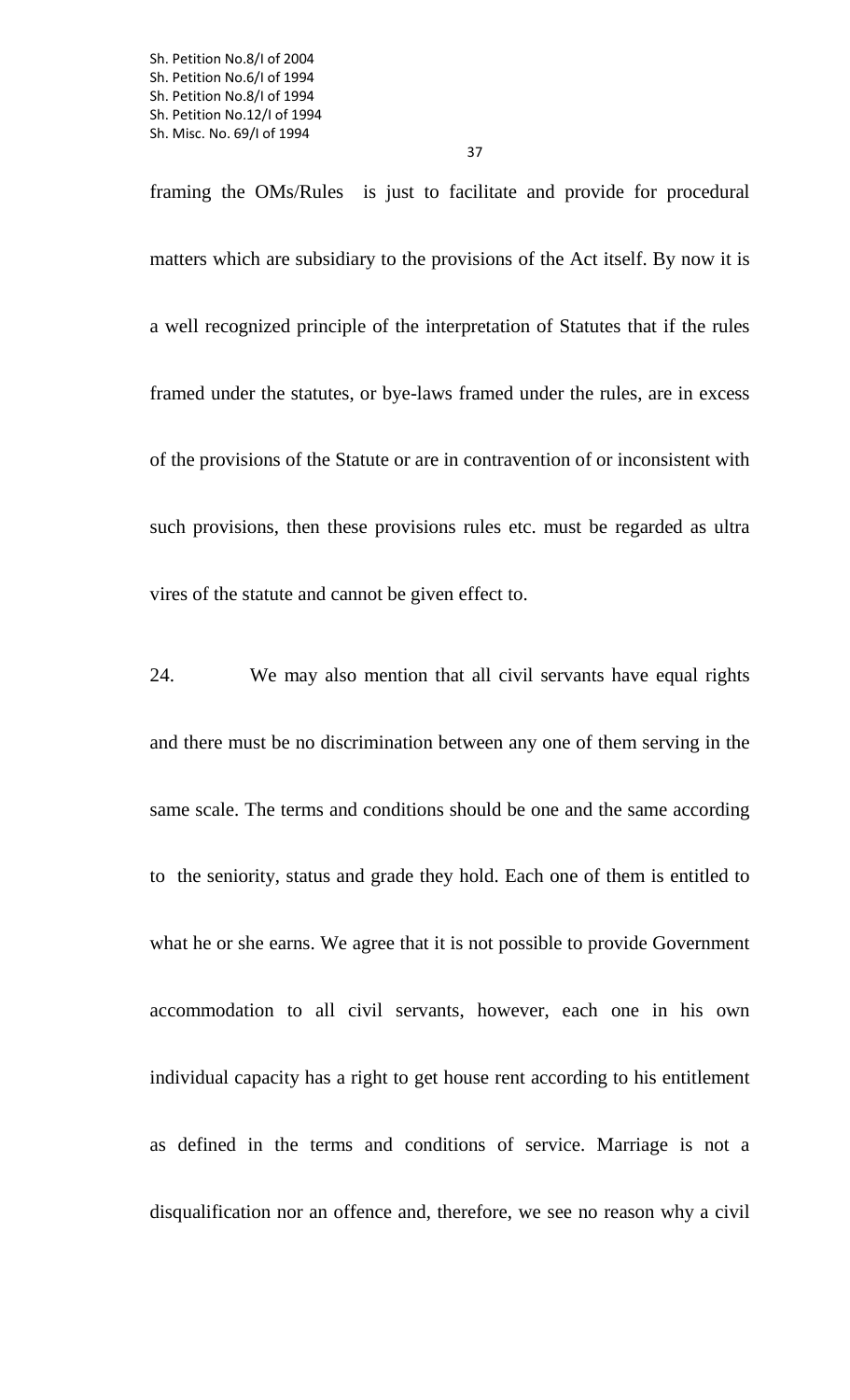servant after getting married should be penalized or deprived, of his/her due house rent. Both spouses are entitled to get conveyance allowance even if they are working at the same station and the same place. The same logic applies to the house rent as well. We may also mention that there is no bar in these OMs/Rules for the sons/daughters of both or any of the spouses, who are civil servants and reside with their parents in the same house as they are equally entitled to house rent in their own individual capacity. Moreover we see no reason why, in case Government accommodation is allotted to the married couple, both should lose 100% house rent and the allottee husband or wife, in addition to that, should also pay an additional 5% of his/her pay for the same accommodation while their other colleagues who are residing in the same type of accommodation pay only 5% of her/his pay, if the other spouse is not a civil servant. This means that the marriage inflicts severe blow to their financial position to which they are otherwise entitled. As observed above, at times, none of them get proper accommodation according to his or her entitlement and in that case too it would be great miscarriage of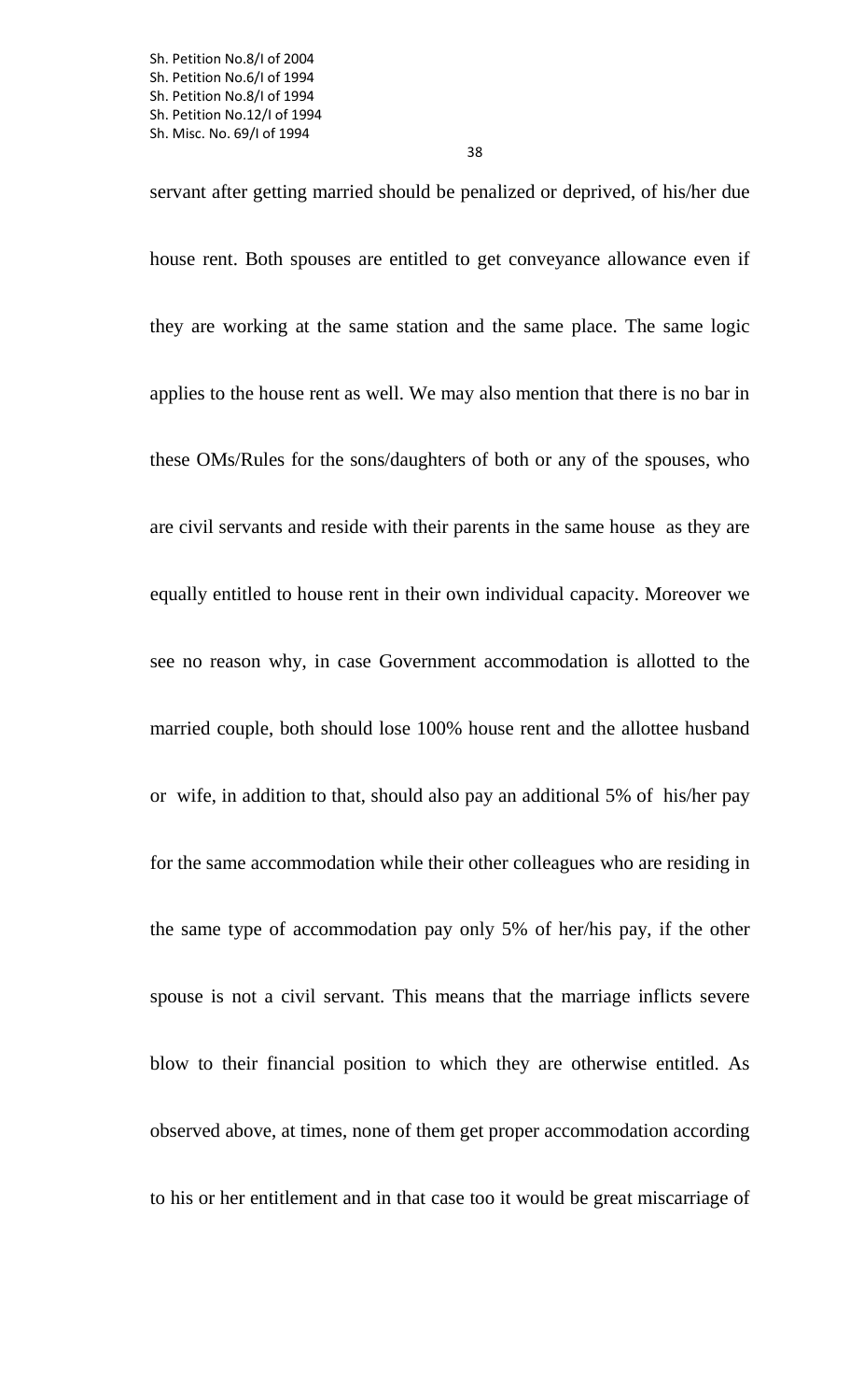justice to subject them to deprivation of the house rent to which he or she is duly entitled if not married, and especially so if one of them who is not the allottee is in a higher grade than the other life partner. Terms/conditions are usually not well known to the employees at the initial stage when they join the civil service and afterwards, at some stage, get married to each other. Both the spouses, therefore, being separate entities must remain entitled to the house rent as they are already considered individually entitled to conveyance allowance and medical allowance as well. It is also worth consideration that they pay income tax etc. individually and independently and get no extra convenience, concession or latitude on account of their marital status. Moreover, it may also be worth consideration that in case of non entitlement to their due house rent, the present system may encourage the married civil servants to resort to fake certificates or make false statement about their marital status. Since they perform their functions independently of each other, plain and simple logic also demands that they shall be entitled to the benefits of service in their individual capacity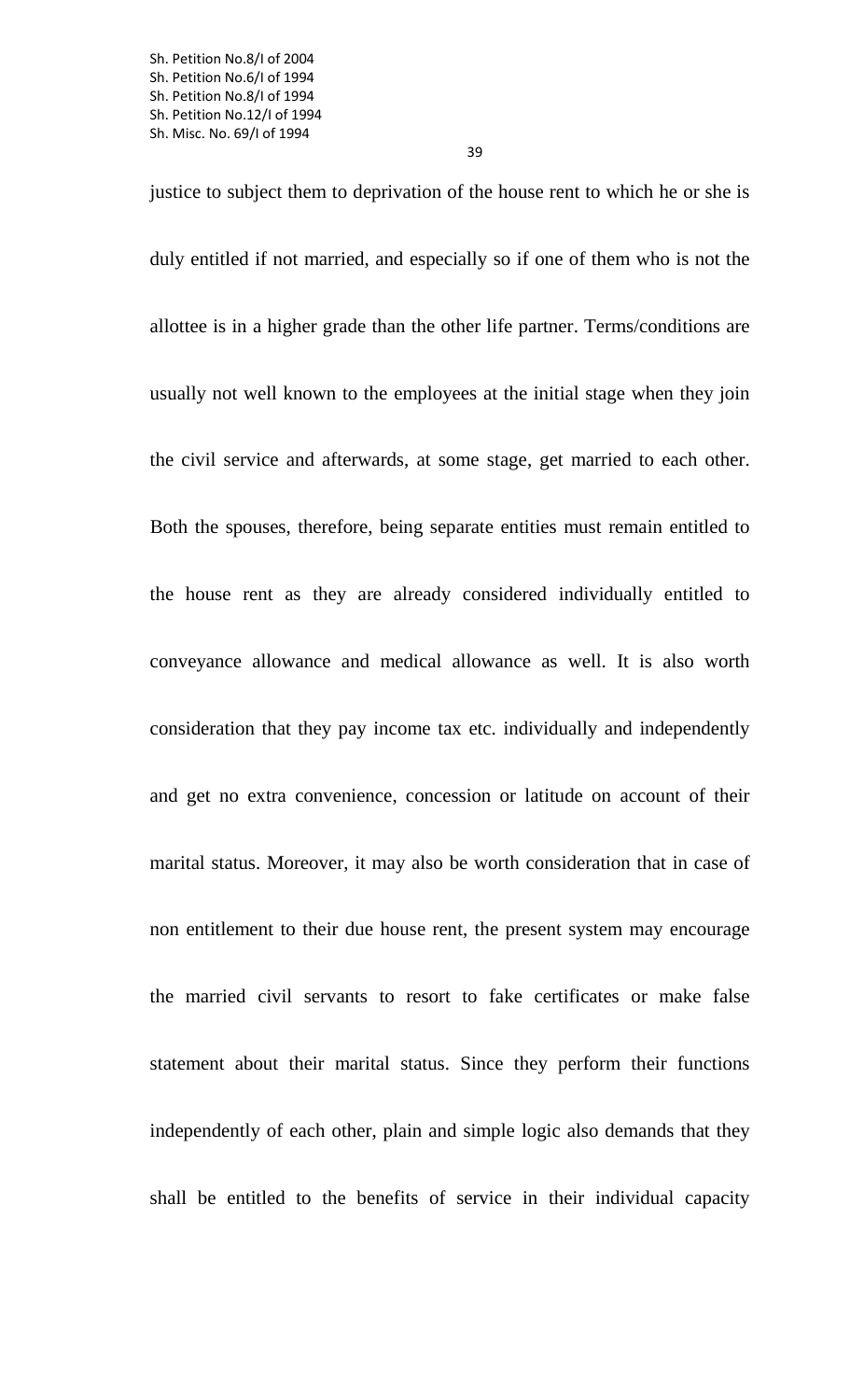because, as stated above, they get no extra financial concession or latitude on account of their marital status. The following Hadith rather suggest that instead of depriving one of the spouses of his or her due right, the married couple be entitled to double concession as compared to that of a single one.

**-601 عوف بن مالک کہتے ہيں کہ رسول الله صلی الله عليہ وسلم کے پاس جب فئے (کامال)آتا تو آپ اسے اسی دن تقسيم فرما ديتے تهے۔ آپ شادی شده کو دو حصے اور کنوارے کوايک حصہ ديتے تهے ۔**

**-602 سفيان بن وہب خولانی کہتے ہيں کہ حضرت عمر نے (ايک دفعہ فئے ) لوگوں ميں تقسيم کی ، تو ہر تنہا فرد کو آدها دينار ملا ۔ اورجو اپنی بيوی کے ساته تها اسے ايک دينار ديا ۔(کتاب الاموال ،ابوعبيد القاسم بن سلام ،اردو ترجمہ صفحہ**362)

25. In view of the reasons stated above, we have come to the conclusion that the impugned OMs/Rules to the extent of depriving one of the spouses - who are civil servants and one of whom is allotted Government accommodation - of the house rent allowance are repugnant to the Injunctions of Islam and, therefore, in view of Article 203D(3) of the Constitution, the Federal Government as well as the Provincial Governments of Punjab, Sindh, Balochistan and KPK and the relevant autonomous bodies and Institutions including the Universities are directed to take necessary